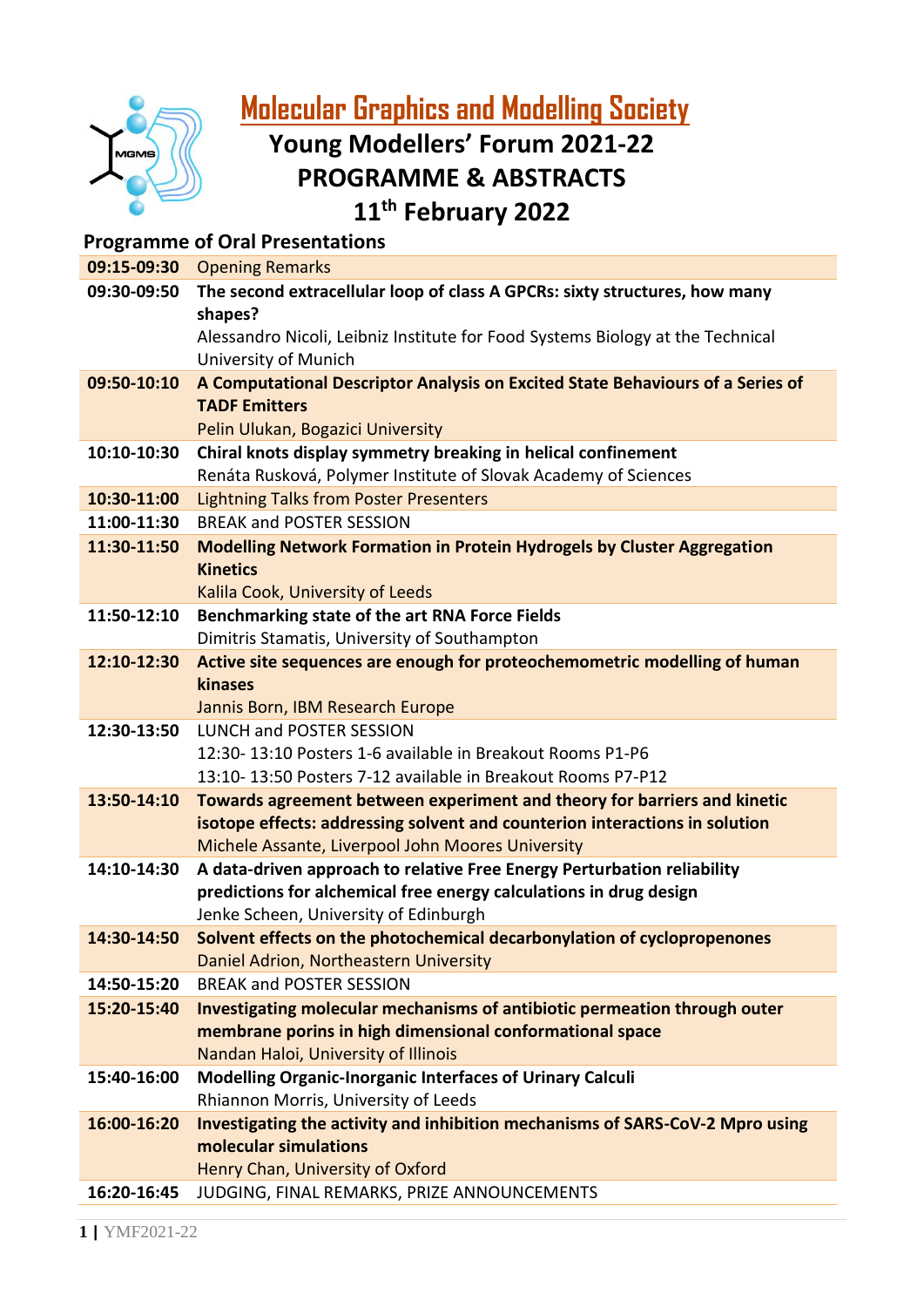### **The second extracellular loop of class A GPCRs: sixty structures, how many shapes?**

Alessandro Nicoli<sup>a</sup>, Andreas Dunkel<sup>a</sup>, Toni Giorgino<sup>b</sup>, Chris de Graaf<sup>c</sup>, Antonella Di Pizio<sup>a</sup>

<sup>a</sup> Leibniz Institute for Food Systems Biology at the Technical University of Munich, 85354 Freising, Germany

<sup>b</sup> Biophysics Institute, National Research Council (CNR-IBF), 20133 Milan, Italy

<sup>c</sup> Sosei Heptares, Steinmetz Building, Granta Park, Abingdon, Cambridge CB21 6DG, UK

G-protein coupled receptors (GPCRs) are seven-transmembrane proteins involved in signal transduction across the cell membrane. Class A GPCRs constitute approximately 35% of drug targets. $1$ The extracellular loop 2 (ECL2) is the longest and the most diverse loop among class A GPCRs, and contributes to the ligand binding and selectivity.

In this work, sixty experimental ECL2 structures were analyzed, based on their sequences, shapes and intramolecular contacts. To take into account the flexibility, and, consequently, to increase the ECL2 structural description, we incorporated into our analyses information from the Molecular Dynamics trajectories available on the GPCRmd website (https://submission.gpcrmd.org/home/, 84 MD trajectories for 28 unique GPCRs). To reduce the number of frames, but to keep the structural information, we clustered and extracted 10 frames from each MD trajectory.

All the structures were aligned to the κ-opioid receptor, the closest receptor to the consensus Class A GPCR sequence, and were cut at anchor positions 4.57 and 5.37, according to the GPCRdb structural numbering [\(https://gpcrdb.org/\)](https://gpcrdb.org/).

Despite the high sequence variability, the analyzed structures can be clustered into seven main groups based on volume overlaps: <sup>2</sup> two singletons, the long unstructured ECL2 of P2Y12 and the short ECL2 of MC4R; structures with a β-sheets fold oriented over the binding site (i.e. peptide GPCRs), and those with a β-sheets fold oriented over the binding site; the ECL2 of the adenosine A2a and A1 receptors; the ECL2 of the aminergic receptors and the longest ECL2 of the FFA1; and the ECL2 of lipid GPCRs, which group structures that form an intra-loop disulfide bridge instead of the conserved ECL2-TM3 disulfide bridge.

To compare the loops, we then investigated the contribution of side chains through a contact analysis [\(http://ecl2.giorginolab.it/\)](http://ecl2.giorginolab.it/). Interestingly, the number of contacts is a factor that discriminates between different conformations within the same GPCR subtype.

References:

[1] A. Hauser, M. Attwood, M. Rask-Andersen, et al., *Nat Rev Drug Discov*, (2017), **16**, 829–842 [2] Phase, Schrödinger, LLC, New York, NY, 2021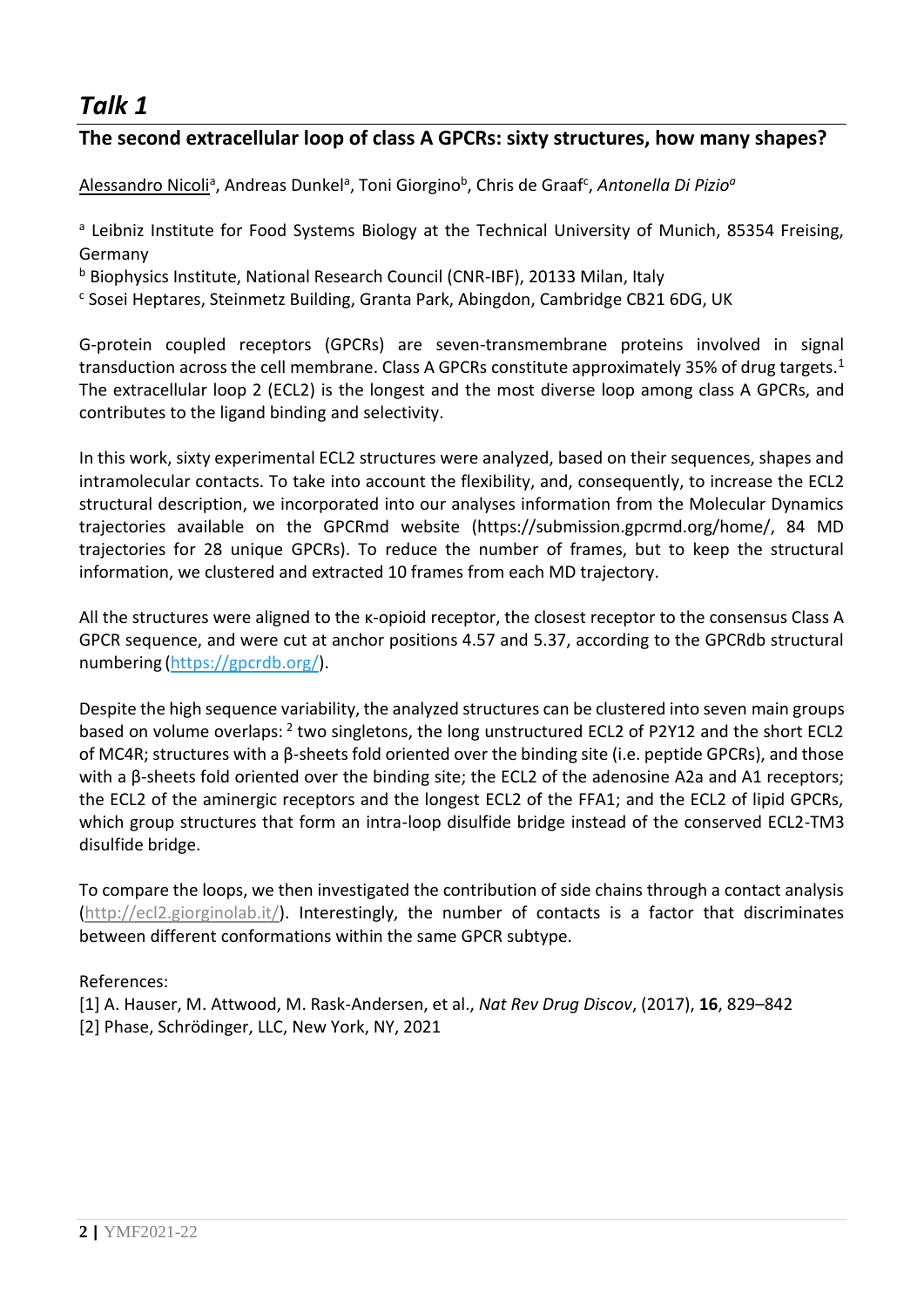### **A Computational Descriptor Analysis on Excited State Behaviours of a Series of TADF Emitters**

Pelin Ulukan,<sup>1</sup> Ekin Esme Bas,<sup>1</sup> Rengin Busra Ozek,<sup>1</sup> Cansul Dal Kaynak,<sup>1</sup> Antonio Monari,<sup>2</sup> Viktorya Aviyente,1,\* and *Saron Catak*1,\*

<sup>1</sup>Department of Chemistry, Bogazici University, Bebek, 34342 Istanbul, Turkey <sup>2</sup>Université de Paris and CNRS, Itodys, F-75006 Paris, France.

Over the last decade, Organic Light Emitting Diodes (OLEDs) have attracted a widespread attention especially for display technology and a significant progress has been made for their development and applications. Along with many advantages such as mechanical flexibility of the devices and reduced power consumption, some important drawbacks subsist, especially related to the insufficient device efficiency, which limit their applications. Following spin-statistics rule, the recombination of electrons and holes leads to formation of singlets (25 %) and triplets (75 %), hence fluorescent devices inherently loos two third of the harvested energy.<sup>1</sup> To address this problem, Phosphorescent OLEDs with heavy metal containing organic molecules were suggested.<sup>2</sup> The use of heavy metals in these systems leads to increase in spin – orbit coupling (SOC) between spin angular momentum and orbital angular momentum, thus triggering phosphorescence.<sup>2</sup> However, due to high cost and environmental contamination, application of phosphorescent materials is limited. Accordingly, Thermally Activated Delayed Fluorescence (TADF) have been proposed as a high efficiency and environmentally friendly alternative.<sup>2</sup>

The key step leading to efficiency increase in TADF materials is the reverse intersystem crossing (RISC) process which is observed as the conversion from T1 to S1 state. RISC can be achieved in organic molecules with small energy gap between lowest lying singlet and triplet states ( $\Delta E_{S1-T1}$ ) and in molecules having strong SOC between the involved states.<sup>2</sup> Though several studies have been reported, a systematic exploration of the relation between structural and electronic properties is missing. In this study, our main aim is to propose a new computational strategy, investigating the relationship between molecular structures and photophysical properties of a set of TADF emitters. Our analysis of different excited state descriptors, such as  $\Delta E_{ST}$ , SOC, and the nature of excited states, provides a useful computational protocol to rationalize TADF efficiency. Thus, we have succeeded in clarifying the reasons behind the performance of the different descriptors which will be used to predict RISC efficiency and we have observed that SOC is, indeed, the most reliable descriptor.

#### References:

[1] K. Traskovskis, A. Sebris, I. Novosjolova, M. Turks, M. Guzauskas, D. Volyniuk, O. Bezvikonnyi, J. V. Grazulevicius, A. Mishnev, R. Grzibovskis and A. Vembris, *J. Mater. Chem. C*, (2021), **9**, 4532–4543. [2] I. E. Serdiuk, M. Monka, K. Kozakiewicz, B. Liberek, P. Bojarski and S. Y. Park, *J. Phys. Chem. B*, (2021), **125**, 2696–2706.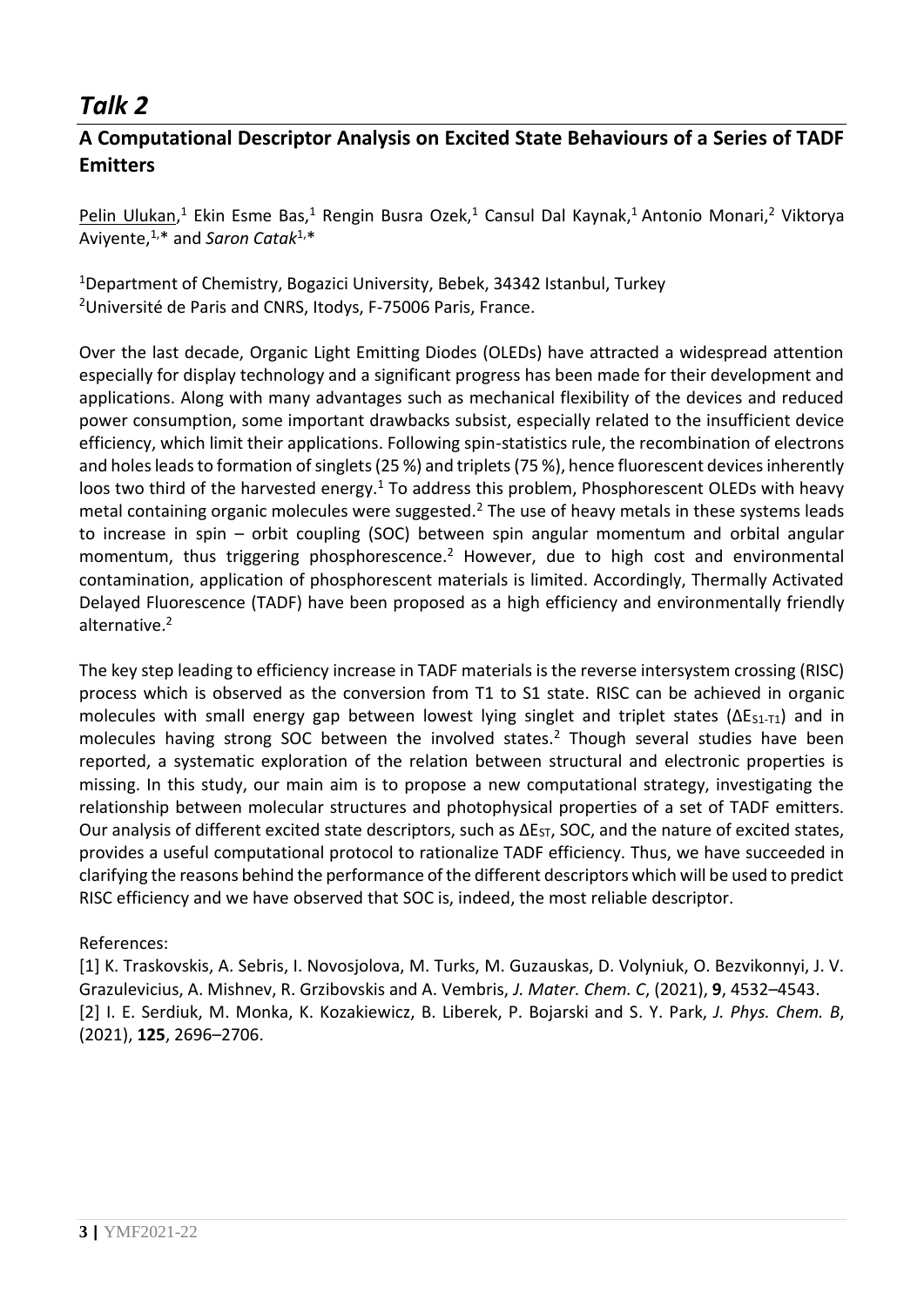## **Chiral knots display symmetry breaking in helical confinement**

#### Renáta Rusková, *Dušan Račko*

Department of Molecular Simulations of Polymers, Polymer Institute, Slovak Academy of Sciences, Dúbravská cesta 9, Bratislava, Slovakia.

Topological knots naturally occur on DNA due to conformational moves or activity of molecular machines. Around half of knots are chiral including the simplest and most abundant trefoil knot. In some bacteria, occurrence of chiral knots is preferred over the achiral ones [1] and in some one form of chiral knots is more abundant [2]. Experimentally, it was successful to separate chiral knots through 2D-gel electrophoresis, where their structure was altered by negative supercoiling [2]. In general, we know that chirality plays an important role in biological systems, yet there are still mysteries to uncover, especially regarding interaction of chiral molecules towards various environments. In this work, we observe differences between right- and left-handed forms of trefoil knots and their interplay with various confinements (cylinder, toroid, helix) through molecular dynamics simulations in ESPResSo. Simulations in cylinder provided general information about behaviour of knots in confined system, their size and shape properties, which we divided into two categories – geometrical properties independent of chirality and topological parameters influenced by handedness of the knot. Toroid confinement represents a system curved in space in one dimension. Such curving, however, was not enough to enhance distinguishability of chiral knots and they had similar topological properties as in cylinder. Right-handed helix, on the other hand, strongly influenced knot topology and induced symmetry breaking for chiral knots. Right-handed knot was delocalized and compressed at its centre, while the left-handed knot expanded its main loop towards confinement wall, making it more localized, spherical and better fitting in the helix. Different topological behaviour of chiral knots as well as introduced asymmetry visible on radius of curvature indicates that helical confinement is suitable for distinguishing and direct separation of right- and left-handed forms of knots.

#### References:

[1] Arsuaga, J., et al., DNA knots reveal a chiral organization of DNA in phage capsids. Proceedings of the National Academy of Sciences of the United States of America, 2005. 102: p. 9165-9.

[2] Valdés, A., et al., Quantitative disclosure of DNA knot chirality by high-resolution 2D-gel electrophoresis. Nucleic Acids Research, 2019. 47(5): p. e29-e29.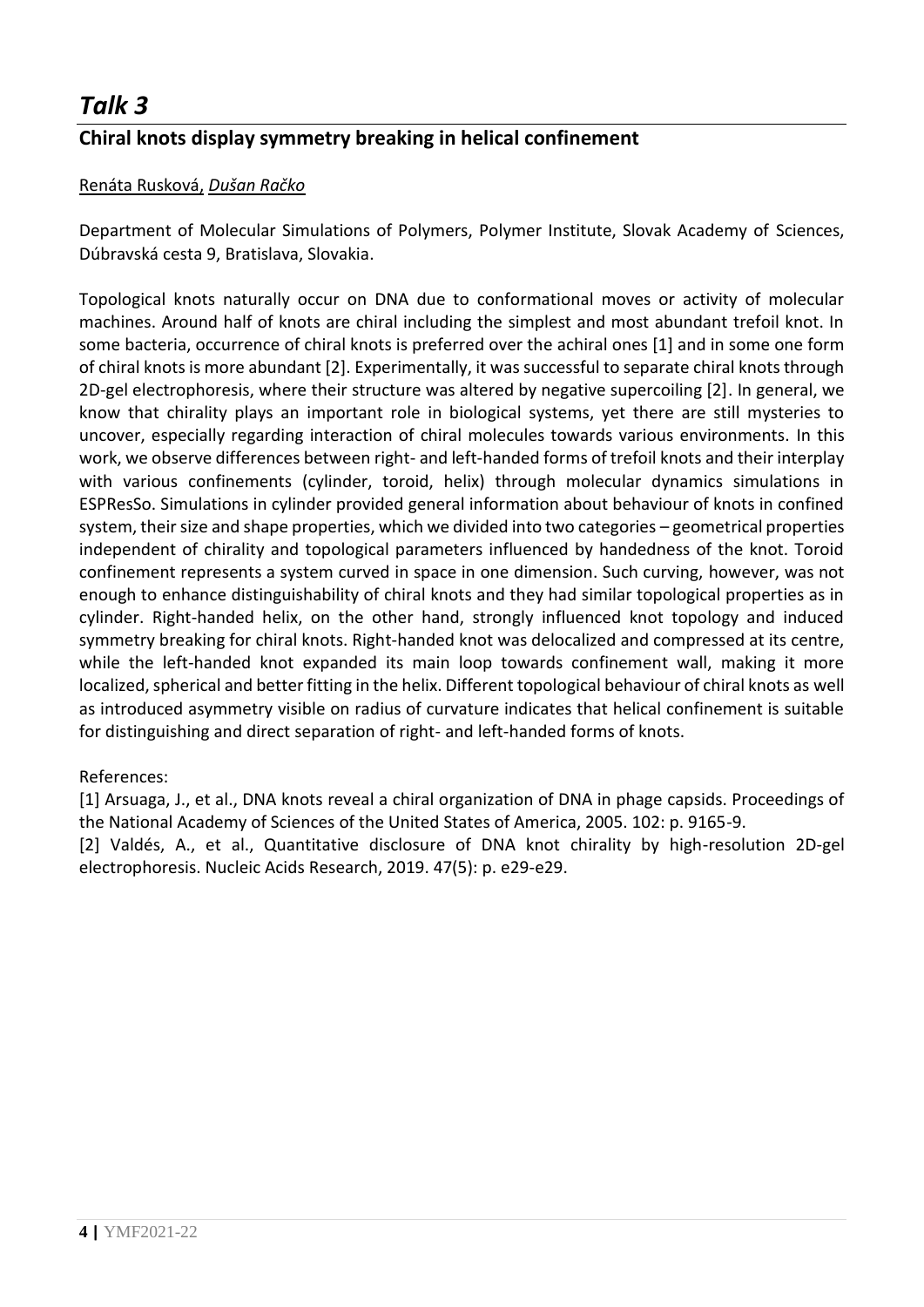### **Modelling Network Formation in Protein Hydrogels by Cluster Aggregation Kinetics**

### Kalila Cook<sup>a</sup> , *David Head<sup>b</sup> , Lorna Dougan<sup>a</sup>*

aSchool of Physics and Astronomy, University of Leeds, Leeds, U.K. bSchool of Computing, University of Leeds, Leeds, U.K.

Folded protein-based hydrogels are ideal materials in medicine and biomedical engineering because of their inherent biocompatibility, but little is understood about how their bulk properties extend from the single-molecule level. We develop and employ modelling tools to examine how experimentally controllable factors, such as protein volume fraction and cross-linking rate/probability, affect network formation, structure, and ultimately bulk properties of folded protein hydrogels.

We are currently employing a combination of rheology and scattering to study model folded proteins as building blocks in chemically cross-linked hydrogels<sup>1</sup>. Computational modelling offers a powerful way to gain insight into the factors governing protein gelation, and using the lattice-based model we have developed, we can efficiently simulate protein clustering mechanisms that interpolate between the limiting regimes of diffusion- and reaction-limited cluster aggregation (DLCA and RLCA) and precisely identify *in situ* the point at which the network percolates. Furthermore, we have performed structural analyses on our model gel systems by considering critical percolation times, maximum gelation rates, fractal dimensions and gel pore size distributions.

By varying the system volume fraction and protein cross-linking probability, our simulations reproduce the expected transition between DLCA and RLCA regimes. In addition, we have isolated the specific region at which this transition occurs in the cross-linking probability/volume fraction parameter space. We observe that a central point, characteristic of this transition region, is linearly proportional to the volume fraction in the range applicable to protein hydrogel experiments. The fractal dimensions and pore size distributions related to these simulations also show a clear regime change. With respect to protein hydrogels, these experimentally measurable parameters<sup>1,2</sup> have implications for the design and synthesis of hydrogels for drug delivery and scaffolds in tissue engineering.

#### References:

[1] A. Aufderhorst-Roberts, M. D. G. Hughes, A. Hare, D. A. Head, N. Kapur, D. J. Brockwell, L. Dougan, *Biomacromolecules,* (2020), **21**, 4253–4260.

[2] M. D. G. Hughes, S. Cussons, N. Mahmoudi, D. J. Brockwell, L. Dougan, *Soft Matter*, (2020), **16**, 6389-6399.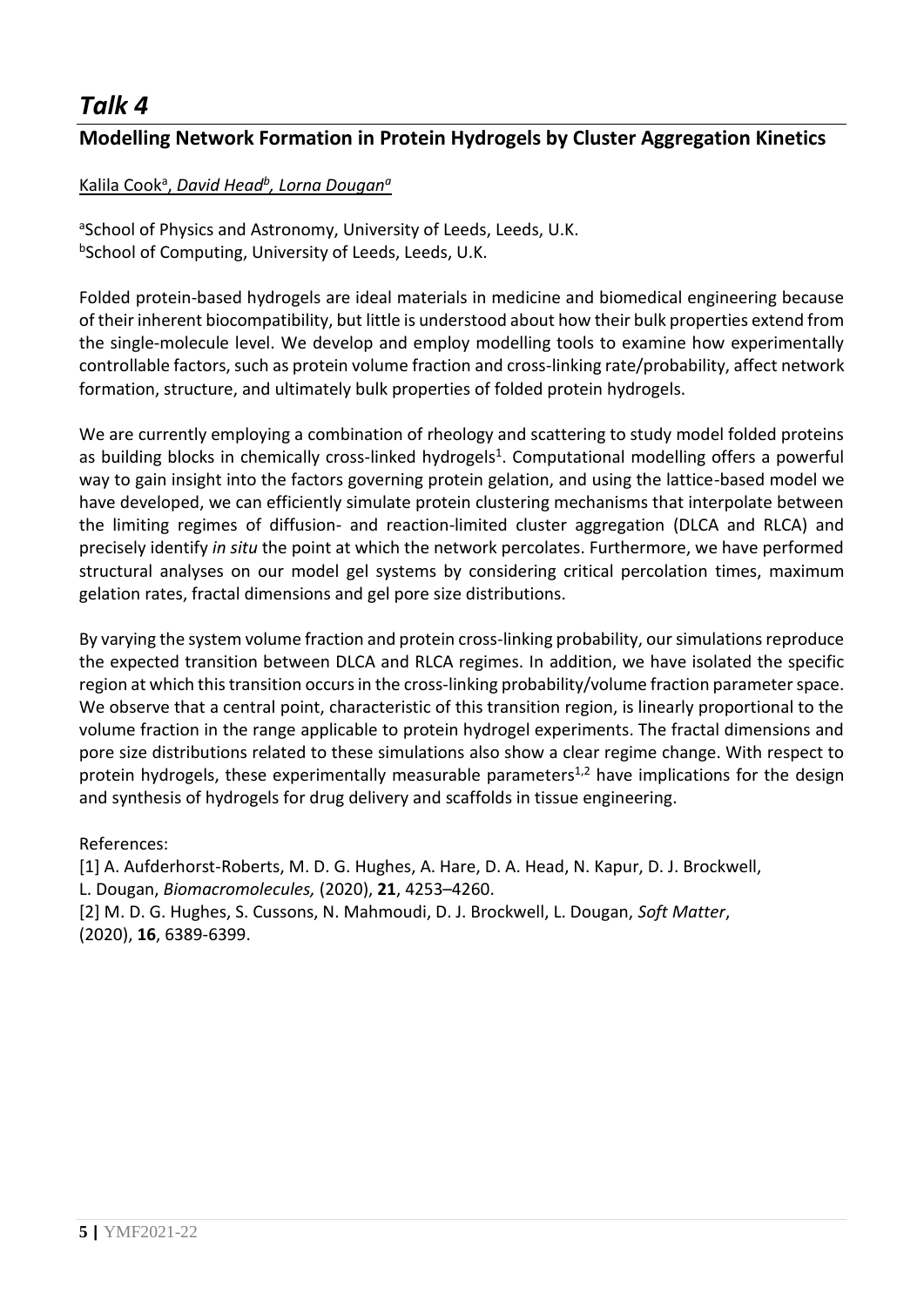### **Benchmarking state-of-the-art RNA Force Fields**

Dimitrios Stamatis<sup>a,b</sup>, *Chandra Verma<sup>b</sup>, Jonathan W. Essex<sup>a</sup>* 

a School of Chemistry, University of Southampton, Highfield Campus, Southampton, UK <sup>b</sup> Bioinformatics Institute (BII), A\*STAR, 30 Biopolis Street, Singapore

RNA is a multipotent polymer of great biological and engineering interest. Despite the progress made towards elucidation of its structure and dynamics to enable predictive modeling for industrial and other applications, many physicochemical aspects remain elusive. Modeling the structural dynamics of RNA is particularly challenging, owing to the flexible, polyanionic backbone and the many polarizable moieties. Several empirical all-atom RNA force fields (FFs) have been developed over the last two decades to address this challenge, albeit with limited success.<sup>1</sup> In addition, the sampling profile of such FFs has rarely been explored in detail for RNAs larger than tetranucleotides.<sup>2</sup> This study attempts to address this issue by benchmarking four state-of-the-art FFs against four full-sequence RNA hairpins of varying conformational stability that incorporate a wide range of structural characteristics.

Two tetraloops UUCG and AUCG (PDB IDs: 2KOC, 2Y95), and two pentaloops CUUGU and GUAAU (PDB IDs: 2L6I, 2M22) were subjected to 2 μsec Hamiltonian Replica Exchange molecular dynamics (REST2 MD) simulations in explicit solvent under four state-of-the-art FFs (Amber14SB, Amber14SB+VdW<sub>phosph.</sub>, Amber99SB<sub>Chen-Garcia</sub>, and Amber99SB<sub>DESRES</sub>). Simulations starting from distinct and independent conformations generated well-converged ensembles of loop conformations, enabling the assessment of FF performance. Additionally, backbone dihedrals, sugar puckers, and contact profiles were thoroughly analyzed and compared to the available experimental data.

None of the studied FFs was found to quantitatively agree with the NMR ensembles. For the thermodynamically stable loops containing a L1-L4 base pair, the native conformation was prominently featured (largest cluster) by Amber99SB<sub>DESRES</sub> (UUCG) or all FFs (CUUGU). The traditionally used Amber14SB and Amber14SB+VdW<sub>phosph</sub> favored the sampling of a near-native structure over all others for the less stable AUCG loop. Finally, none of the tested FFs was able to reproduce the experimental conformation of the flexible and relatively unstable GUAAU pentaloop.

This is one of the few studies that decouple the problem of FF performance from the issue of converged sampling, at least for the conformational spaces of interest. Additionally, the featured FFs are thoroughly tested in a challenging dataset of hairpins that goes beyond the commonly used hyperstable tetraloops. The favorable comparison of our results for UUCG to those of previous studies hints at the validity of our approach. Despite the general failure of the tested state-of-the-art FFs to reproduce the experimental ensembles, some might be more appropriate when non-canonical basepairing (Amber99SB<sub>DESRES</sub>) or base-backbone (Amber14SB) interactions are involved. Lastly, different FFs sample significantly different conformational spaces for most cases, making the choice of an appropriate RNA FF non-trivial.

References:

[1] J. Šponer, G. Bussi, M. Krepl, P. Banáš, S. Bottaro, R. A. Cunha, A. Gil-Ley, G. Pinamonti, S. Poblete, P. Jurečka, N. G. Walter and M. Otyepka, *Chem. Rev.*, (2018) **118**, 4177–4338. [2] C. Bergonzo, N. M. Henriksen, D. R. Roe and T. E. Cheatham, *RNA*, (2015) **21**, 1578–1590.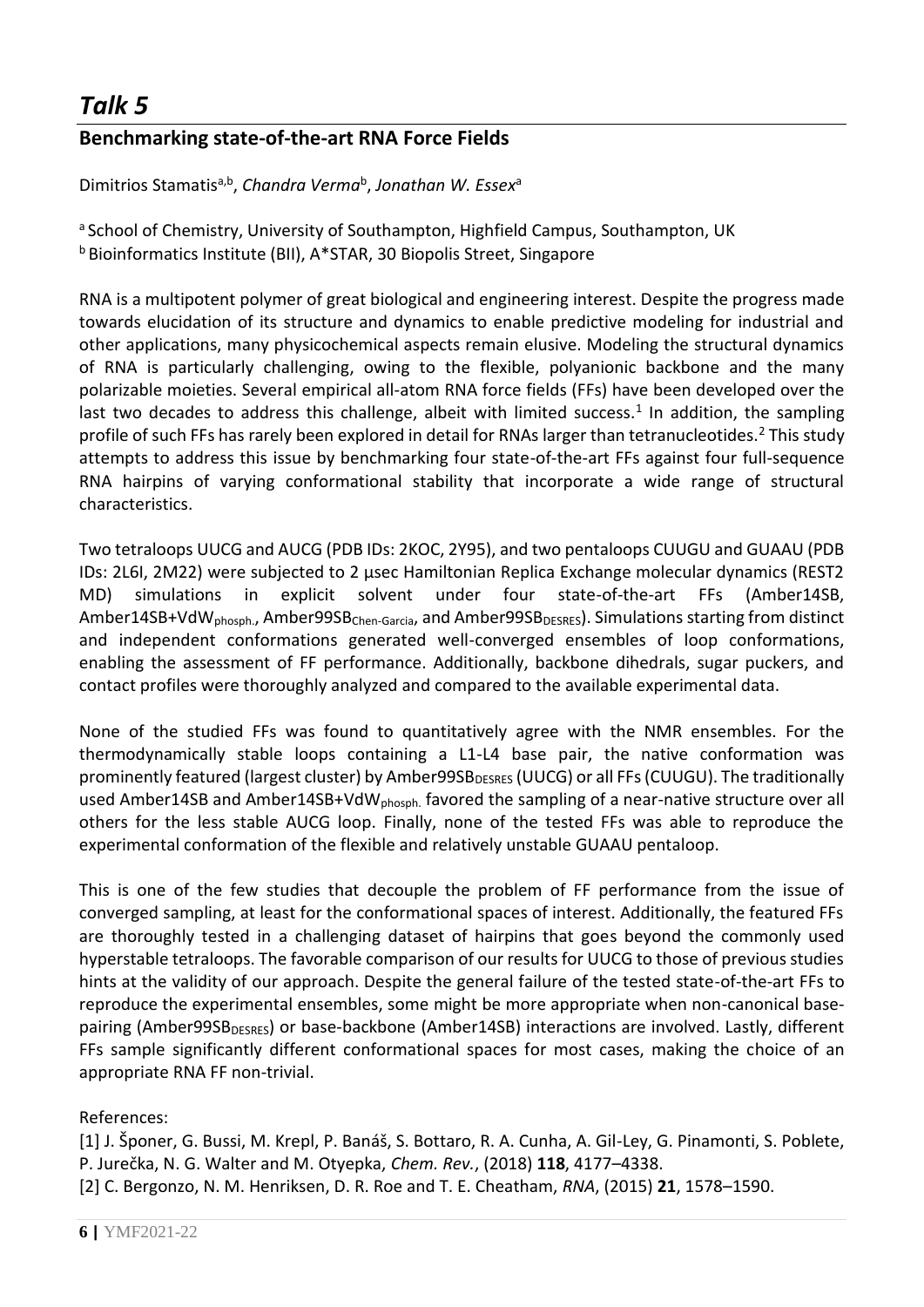### **Active site sequences are enough for proteochemometric modelling of human kinases**

#### Jannis Born1,2, Tien Huynh<sup>3</sup> , Astrid Stroobants<sup>4</sup> , Wendy Cornell<sup>3</sup> , *Matteo Manica<sup>1</sup>*

 IBM Research Europe, Zurich laboratory, Säumerstrasse 4, 8803 Rüschlikon, Switzerland Department of Biosystem Science & Engineering, ETH Zurich, 4058 Basel, Switzerland Department of Chemistry, Imperial College London, SW7 2AZ London, United Kingdom IBM Research, Yorktown Heights, 10598 New York, USA

Recent advances in deep learning have enabled the development of large-scale multimodal models for virtual screening and de novo molecular design. The human kinome with its abundant sequence and inhibitor data presents an attractive opportunity to develop proteochemometric models that exploit the size and internal diversity of this family of targets.

Here we challenge a standard practice in sequence-based affinity prediction models: instead of leveraging the full primary structure of proteins, each target is represented by a sequence of 29 discontiguous residues defining the ATP binding site. In kinase-ligand binding affinity prediction, our results show that the reduced active site sequence representation is not only computationally more efficient but consistently yields significantly higher performance than the full primary structure. This trend persists across different models, datasets, and performance metrics and holds true when predicting pIC50 for both unseen ligands and kinases. Our interpretability analysis reveals a potential explanation for the superiority of the active site models: Whereas only mild statistical effects about the extraction of 3D interaction sites take place in the full-sequence models, the active-site models are equipped with an implicit but strong inductive bias about 3D structure stemming from the discontiguity of the active sites. Importantly, in direct comparisons, our models perform similarly or better than previous state-of-the-art approaches in affinity prediction.

Finally, we also investigate a de novo molecular design task and find that active site sequences provide benefits in the computational efficiency, but otherwise, both kinase representations yield similar optimized affinities (for both SMILES and SELFIES-based molecular generators). In sum, our work challenges the assumption that full primary structure is indispensable for modelling human kinases.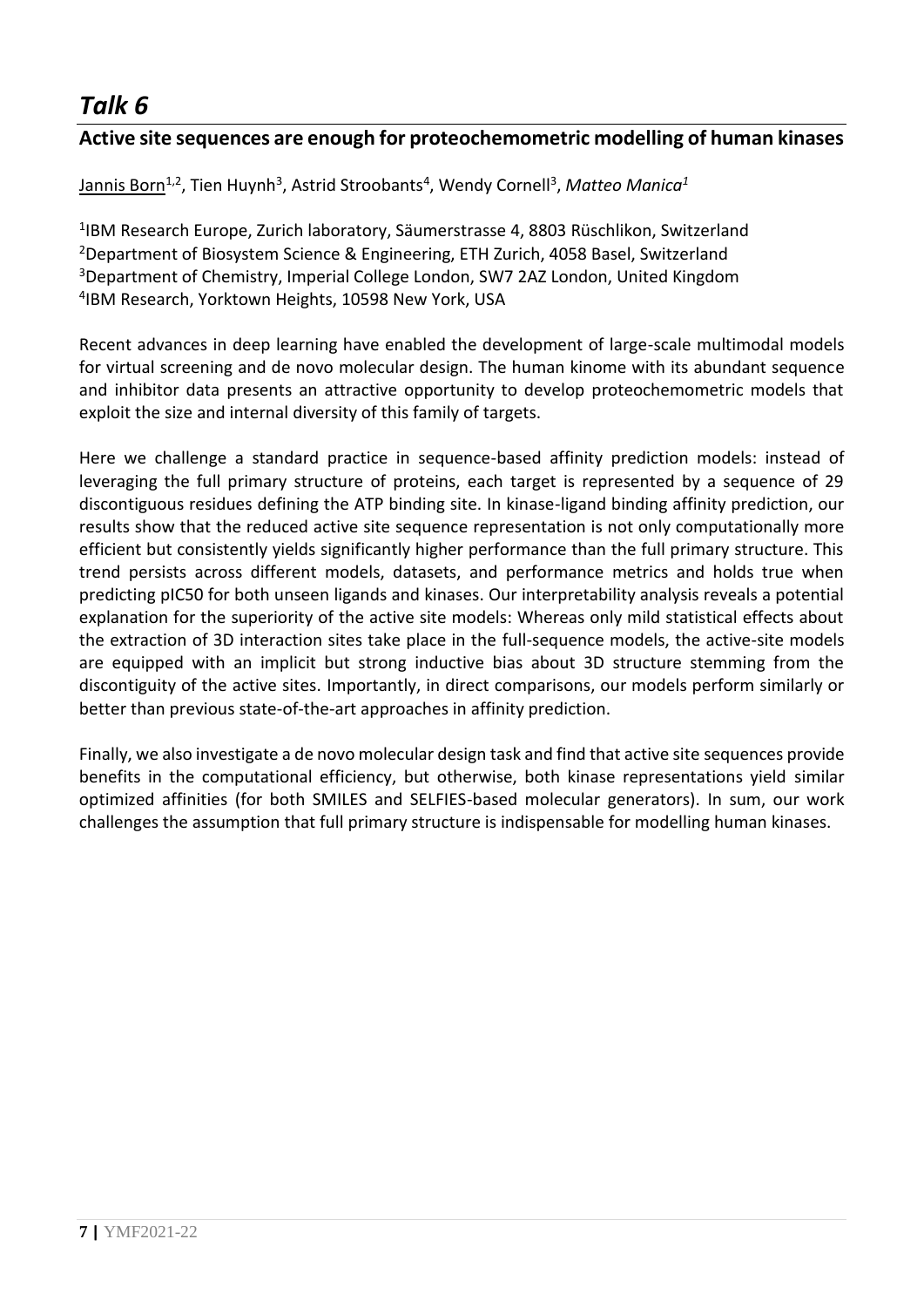### **Towards agreement between experiment and theory for barriers and kinetic isotope effects: addressing solvent and counterion interactions in solution.**

Michele Assante,<sup>a</sup> Simone Tomasi,<sup>b</sup> Andrew G. Leach<sup>c</sup>

a. School of Pharmacy and Biomolecular Sciences, Liverpool John Moores University, Byrom Street, Liverpool L3 3AF, UK

b. AstraZeneca, Silk Road Business Park, Macclesfield, SK10 2NA, UK

c. School of Health Sciences, Stopford Building, The University of Manchester, Oxford Road, Manchester M13 9PT, UK

Solvent effects have a determining role in the phenomena happening in solution. From quantum mechanics calculations to classical simulations, computational chemists share the challenge of including such effects in their models. The most popular approaches are implicit solvent models (solvent phase as continuum) and explicit solvent models (discrete solvent molecules included). Albeit a simpler description of the solvent phase, implicit solvent models are often preferred over more demanding explicit solvent models for their efficiency. Despite that, when strong interactions between solute and solvent take place, they can become rather inaccurate, particularly when partial electron sharing is involved. In such cases, a better agreement with experiment can be reached by adding several explicit solvent molecules to the solute.<sup>1</sup> However, anticipating the number and positions of such molecules remain challenging. The system gets even more complicated when counter-ions are present, as they can potentially interact with both solvent and solutes as well.

Here, we present a model to tackle the above-mentioned challenges based on the electrostatic potential surface of solutes and solvents. Electrostatic potential surfaces of solutes can be exploited to identify and quantify likely sites of solute-solvent interaction.<sup>2</sup> This should be used to implement a correction to implicit solvent model-derived free energies, as well as providing a guide for the rational inclusion of explicit solvent molecules and counter-ions.

The said model has been developed for the prediction of logP and  $pK<sub>a</sub>s$ . Its performance was tested on relevant case studies: the prediction of kinetic isotope effects for the hydrolysis of phosphate monoester in water and for the Morita-Baylis-Hillman reaction in methanol, as well as reactions of boron-containing molecules.

#### References:

[1] J. R. Pliego Jr and J. M. Riveros, WIREs Computational Molecular Science, 2020, **10**, e1440. [2] C. S. Calero, J. Farwer, E. J. Gardiner, C. A. Hunter, M. Mackey, S. Scuderi, S. Thompson and J. G. Vinter, Phys. Chem. Chem. Phys., (2013), 15, 18262-18273.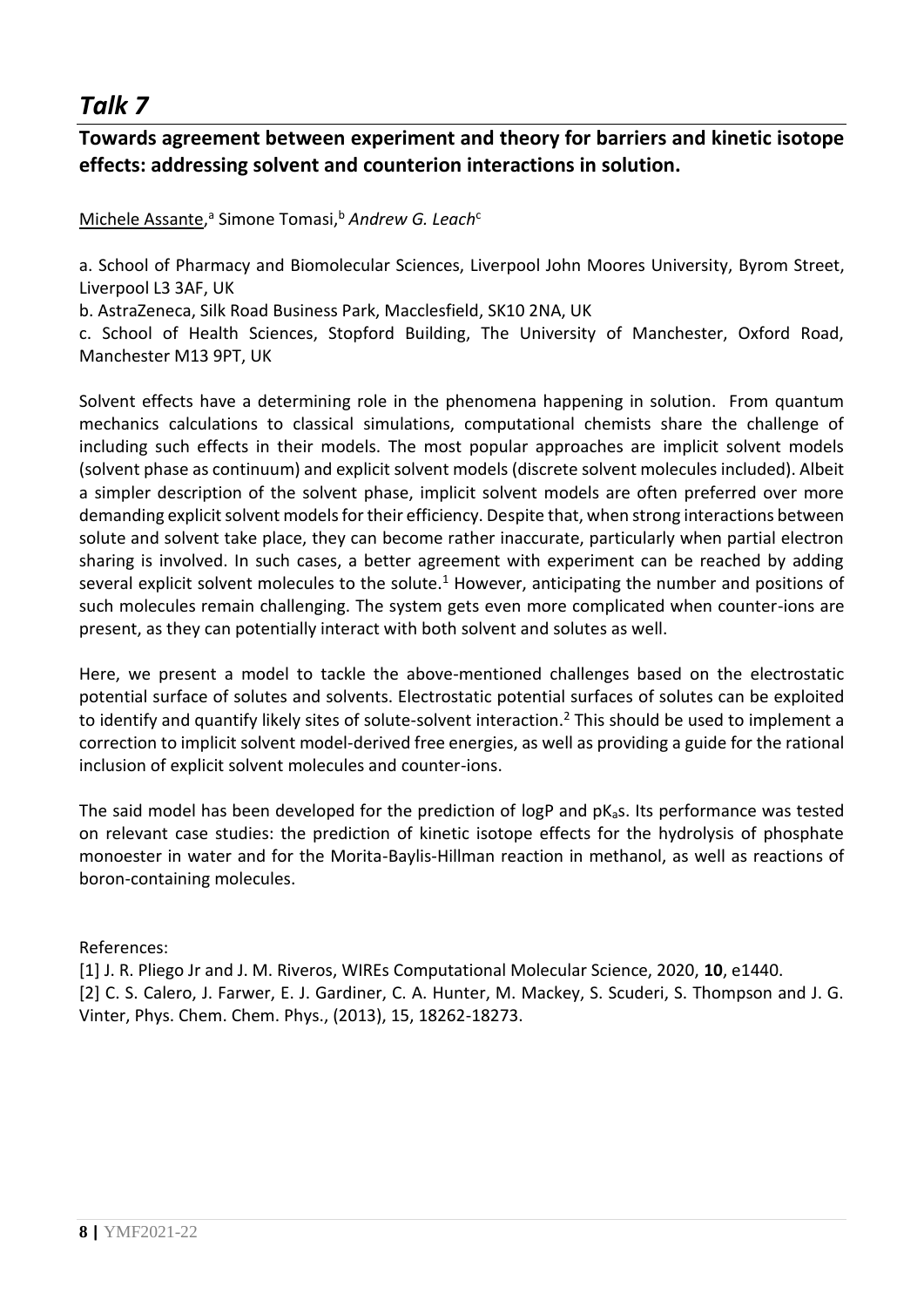### **A data-driven approach to relative Free Energy Perturbation reliability predictions for alchemical free energy calculations in drug design**

#### Jenke Scheen<sup>a</sup> , Mark Mackey<sup>b</sup> , *Julien Michel<sup>a</sup>*

aEaStCHEM School of Chemistry, University of Edinburgh, David Brewster Road, Edinburgh EH9 3FJ, United Kingdom

b Cresset Group, New Cambridge House, Bassingbourn Road, Litlington, Cambridgeshire, SG8 0SS, United Kingdom

Early-stage drug discovery campaigns pose major challenges to the pharmaceutical industry, mostly owing to large costs and high rate of failure of high-throughput screening of candidate molecules to the therapeutic target in question. Alchemical Free Energy (AFE) calculations have increasingly gained traction in solving the ligand-optimisation problem in both academic and corporate drug discovery. Free Energy Perturbation (FEP) - where candidate molecules are transformed into each other virtually to compute the relative free energy of binding - has been one of the most tractable AFE techniques<sup>1</sup> and is being offered by major commercial software suppliers such as *Cresset* and *Schrödinger*.

A critical step in FEP workflows is the generation of effective perturbation networks to ensure transformations are being simulated with sufficient phase-space overlap to maximise prediction reliability. Currently, state-of-the-art softwares use primarily molecular similarity based metrics to estimate optimal edges in networks. This method often still requires the user to review and tweak the presented perturbation network, hindering development toward a fully automated FEP workflow.

The current study uses a machine-learning (ML) approach to train models on a large number of solvation FEP simulations to predict the reliability of a given perturbation before simulating it. Such models can replace similarity-based metrics to plan perturbation networks. Additionally, we generate FEP-space: given all possible perturbations in all available FEP benchmarking sets, we have grafted these transformations onto a common scaffold such that we can generate a training set that encompasses the complete domain of FEP. Using this training set (n∼2800), machine-learning models were built that outperformed cutting-edge network generators.

This open-source project has resulted in several advancements that further progress the field of FEP. Using the data-driven method, practicioners can generate more reliable FEP networks, are able to transfer-learn to alternative FEP software reliabilities and fine-tune the model to the molecule series that is being investigated. FEP-Space has been made publicly available to allow researchers to create alternative novel models in the context of FEP - outcomes of this work are projected to drive the field forward in aid of advancing drug discovery.

References:

[1] A. Mey, J. Scheen et al, *LiveCoMS*, (2019), 2, [Article v1.0].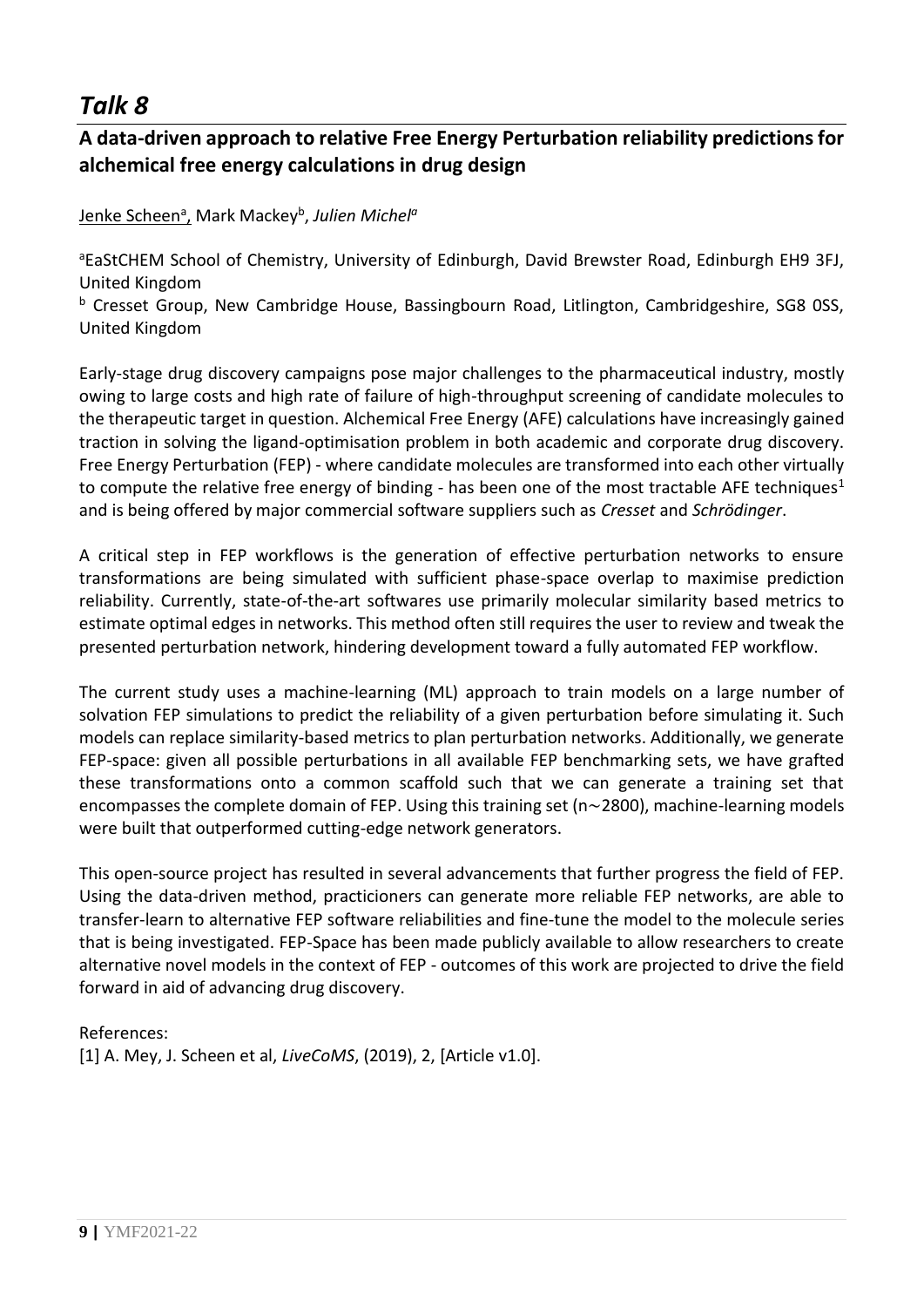### **Solvent effects on the photochemical decarbonylation of cyclopropenones**

Daniel M. Adrion, *Steven A. Lopez*

Northeastern University, Department of Chemistry and Chemical Biology, Boston, Massachusetts, 02115, United States

Photochemical reactions are a powerful way to access high-energy and strained compounds while allowing for mild conditions and greener reaction pathways. This benefit is especially relevant in photoclick chemistry, where light generates the reagents to promote a 1,3-dipolar cycloaddition reaction between an alkyne and azide. This reaction is known as a strain-promoted azide-alkyne cycloaddition (SPAAC). A highly strained alkyne can be generated photochemically by irradiating an eight-membered ring with a cyclopropenone photo protecting group. This reaction generates a strained cyclooctyne (COT) and carbon monoxide. The photochemical mechanism is known for unsubstituted cyclopropenone, but not for any derivatives. It is also not known how the presence of alkyl groups or strained rings change the photochemical mechanism. To date, there has been one computational study done on cyclopropenone to investigate the dissociation into carbon monoxide and acetylene. This study used ab initio molecular spawning (AIMS) calculations to investigate the dissociation mechanism along the excited state. We have built upon this study to investigate how the mechanism is affected by methyl groups and an eight-membered ring and by using an explicit solvent model to determine the mechanism in water. We have used multiconfigurational calculations (CASSCF) with a (10,9) active space and the ANO-S-VDZP basis set to understand the photophysics and photochemistry of the decarbonylation reaction of unsubstituted cyclopropenone, dimethyl cyclopropenone, and cyclopropenone bonded to a cyclooctene ring (the COT-precursor). We found an allowed transition to the S<sub>1</sub> state through an  $n \rightarrow n^*$  excitation for all three molecules. The excitation energies for the  $S_0 \rightarrow S_1$  transitions are 4.61 eV (cyclopropepone), 5.13 eV (COT-precursor), and 5.13 eV (dimethyl cyclopropepone). We used fewest switches surface hopping to study the photochemical dynamics along the excited state and found that decarbonylation can occur for all three molecules along the  $S_1$  surface. The dimethyl cyclopropenone dissociates at the highest rate (68%), followed by the COT-precursor (53%) and the parent structure (28%). We will also discuss the effects of water solvation on decarbonylation reactions.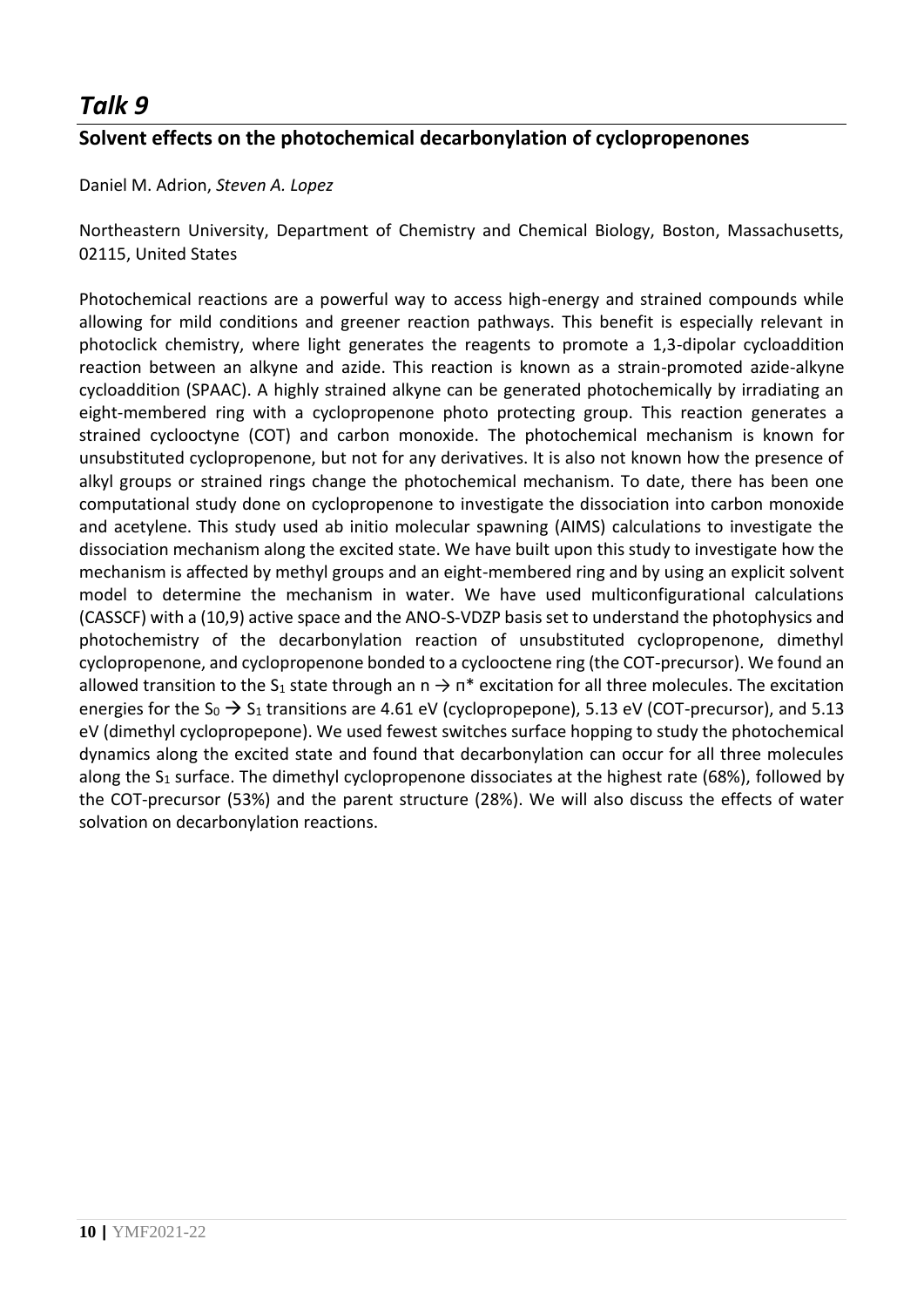### **Investigating molecular mechanisms of antibiotic permeation through outer membrane porins in high dimensional conformational space**

Nandan Haloi, Archit Kumar Vasan, Emily Geddes, Rebecca Joy Ulrich, Arjun Prasanna, Mary Elizabeth Metcalf, Po-Chao Wen, William W. Metcalf, Diwakar Shukla, Paul Hergenrother, and *Emad Tajkhorshid*

NIH Center for Macromolecular Modeling and Bioinformatics, Beckman Institute for Advanced Science and Technology, Center for Biophysics and Quantitative Biology, Department of Biochemistry, Department of Microbiology, Department of Chemistry, Carl R. Woese Institute for Genomic Biology, and Cancer Center at Illinois,

University of Illinois at Urbana-Champaign, Urbana, IL 61801, USA

Antibiotic resistance of Gram-negative bacteria is largely attributed to the low permeability of their outer membrane (OM). Effective antibiotics typically permeate OM porins; thus, understanding porin permeation mechanisms would aid antibiotic development. Although molecular dynamics (MD) simulations can provide key structural information on molecular processes, simulating OM porin permeation is challenging due to its high dimensionality. Since OM porins spontaneously transition between open and closed states, an understanding of (1) porin functional states regulating permeation<sup>1</sup> and (2) antibiotic permeation pathways through porins is necessary<sup>2</sup>. To investigate the first aspect, we sampled the conformational landscape ofthe apo porin using MD simulations and Markov state models<sup>1</sup>. We found large-scale motion of the internal loop to opposing sides of the porin regulates transition between energetically stable open and closed functional states. Furthermore, mutations of key residues involved in the transition alter the dynamic equilibrium of the porin, as found in our MD simulations, and regulate antibiotic permeation inside the cell, as observed in our whole-cell accumulation assays. The identified open state of the porin was then used to investigate the high OM porin permeability of primary amine-appended antibiotics<sup>2</sup>. We compared the permeation of aminated and amine-free antibiotic derivatives by incorporating MD simulation with our novel, Monte Carlo and graph theory-based algorithm designed to improve sampling of conformationally flexible drugs. We found that the primary amine facilitates permeation by enabling the antibiotic to align its dipole to the luminal electric field of the porin and form favorable electrostatic interactions with highly-conserved charged residues of the internal loop. The importance of these interactions was validated with experimental mutagenesis and whole cell accumulation assays. Overall, our study demonstrating the regulation of antibiotic permeation by porin dynamics and direct antibiotic-protein interactions could help design effective antibiotics against resistant bacteria.

#### References:

[1] A. K. Vasan∗, N. Haloi∗, P. C. Wen, R. J. Ulrich, M. E. Metcalf, W. W. Metcalf, P. Hergenrother, D. Shukla, and E. Tajkhorshid, *PNAS* (2021), Under revision.

bioRxiv: https://www.biorxiv.org/content/10.1101/2021.09.09.459668v1.

[2] N. Haloi∗, A. K. Vasan∗, E. J. Geddes, A. Prasanna, P. C. Wen, W. W. Metcalf, P. J. Hergenrother, E. Tajkhorshid, *Chem. Sci.* (2021), **12**, 15028–15044.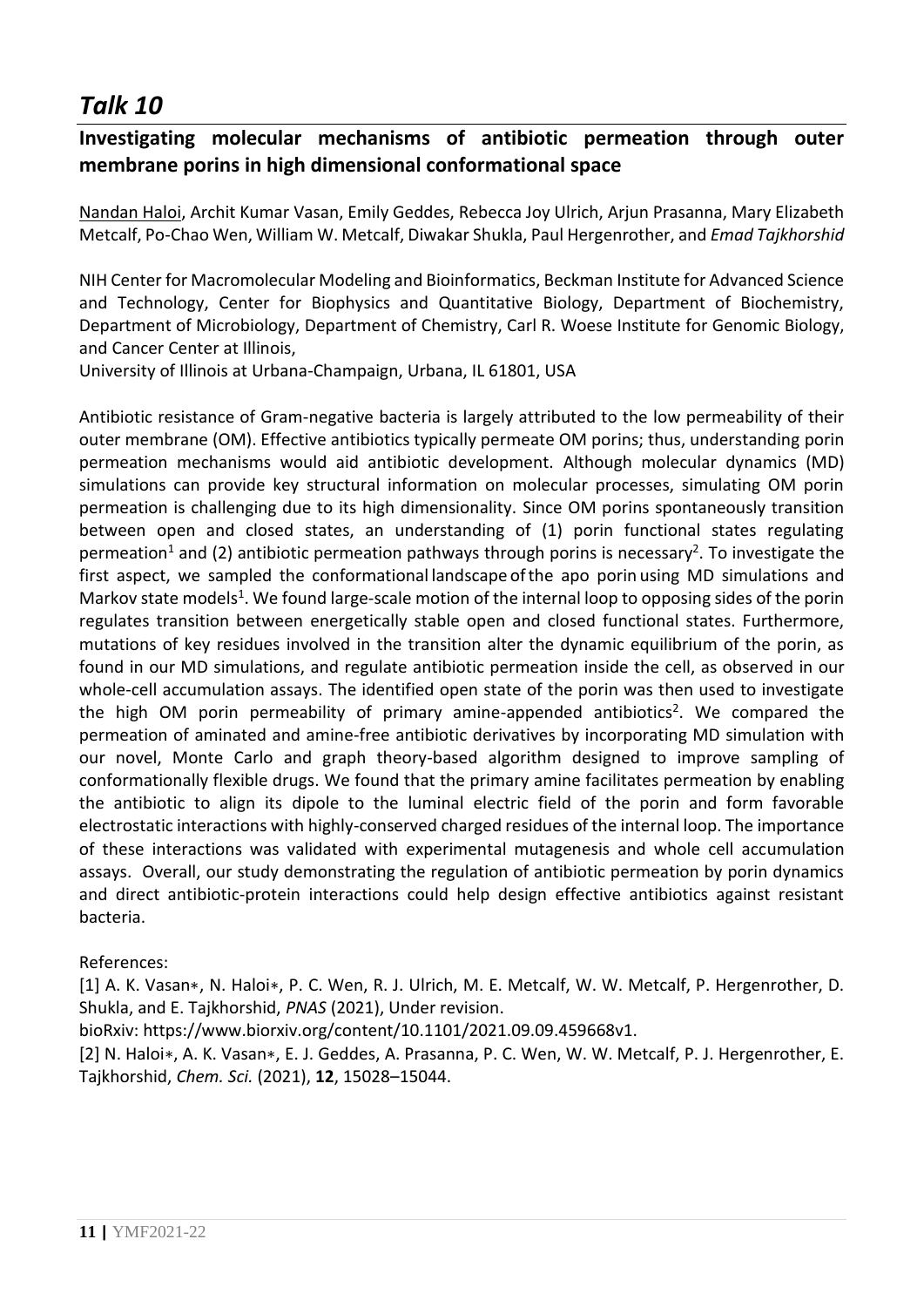### **Modelling Organic-Inorganic Interfaces of Urinary Calculi**

Rhiannon Morris<sup>1</sup>, Helen Chappell<sup>1</sup>, Andrew Scott<sup>2</sup>, Antonia Borissova<sup>2</sup> and James Smith<sup>1</sup>

*<sup>1</sup> School of Food Science and Nutrition, University of Leeds, Leeds, LS2 9JT, UK <sup>2</sup> School of Chemical and Process Engineering, University of Leeds, LS2 9JT, UK*

Urinary calculi (kidney stones) is a common ailment effecting around 10% of the world's population and resulting in more than 97,000 finished consultant episodes (FEC) each year in the UK alone [1]. However, the key chemical interactions relating to stone crystallisation and aggregation are not fully understood. Urinary calculi are solid clusters of small stones, composed of crystals that have precipitated from urine, and built up on the luminal surface of the endothelial cell surfaces of the microtubule in the kidney. There are three main types of kidney stone: calcium, struvite and uric acid. Moreover, kidney stones are often found complexed to organic matrices, such as proteins and amino acids. The fundamental chemistry underlying this observation is unknown. This research uses first principles modelling (CASTEP) to help elucidate the crystallisation phenomena, and unravel the prevalent chemistry behind stone composition. Urine analysis of kidney stone patients has previously revealed that their urine contains higher amounts of phospholipids in comparison to healthy patients [2]. In order to begin to understand the nucleation process, we have constructed surface models of calcium oxalate monohydrate and calcium oxalate dihydrate, and modelled stone growth, by simulating further calcium oxalate adsorption onto these surfaces. To investigate the interactions between urinary macromolecules and the growing crystal surfaces at an atomic level, we have performed *ab initio* molecular dynamics of phosphocholine adsorption on calcium oxalate surfaces. We have shown that the phosphocholine head groups become entrapped within the growing crystal and the lowest energy structures are the ones were the calcium oxalate dihydrate surfaces have attempted to redefine their crystallographic structure. This could be because it is the crystallographic waters that are driving the encapsulation of the phosphocholine head group.

References:

[1] C.Y. Pak, *The lancet,* 1998, **351**, 1797-1801

[2] S. R. Khan, P. A. Glenton and D. R. Talham, *Kidney international*, 2002, **62**, 2062–2072.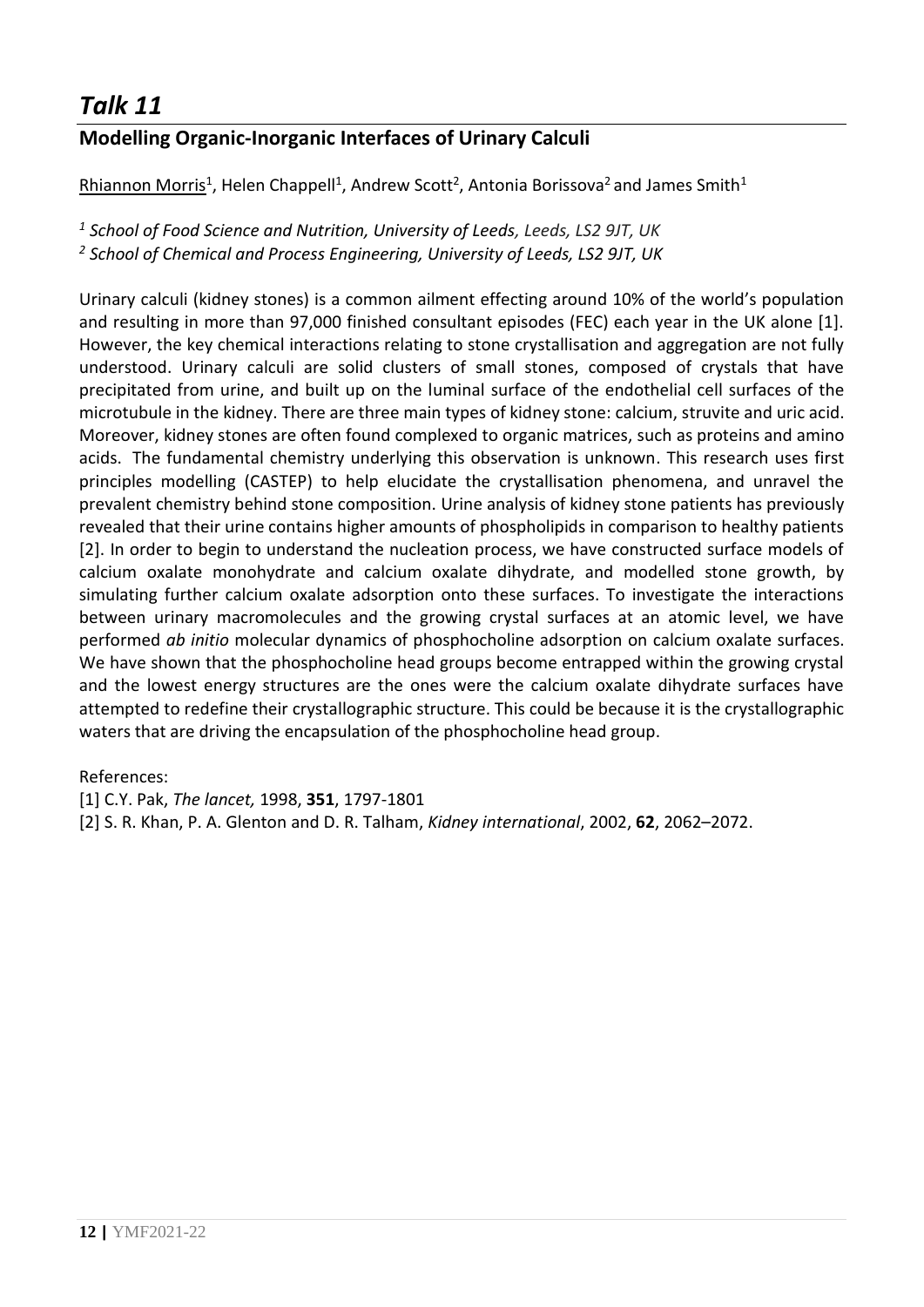### **Investigating the activity and inhibition mechanisms of SARS-CoV-2 Mpro using molecular simulations**

#### H. T. Henry Chan, *Christopher J. Schofield*, *Fernanda Duarte*

Chemistry Research Laboratory, Department of Chemistry, 12 Mansfield Road, Oxford, OX1 3TA, U.K.

The SARS-CoV-2 coronavirus main protease (MPro) is an attractive target for anti-COVID-19 drug development, given its essential role in viral replication and the lack of similar human cysteine proteases. However, there remain questions on the exact mechanism of how M<sup>pro</sup> recognises and catalyses amide hydrolysis specifically at its 11 designated cleavage sites along the viral polyprotein chain. Based on molecular dynamics (MD) simulations of M<sup>pro</sup> complexed with each of its 11 native substrates, each modelled as an 11-mer peptide, we identified a series of conserved protein-peptide hydrogen bonds and hydrophobic interactions that are key to substrate binding, particularly on the Nterminal side of the scissile amide.<sup>1</sup> Using complementary equilibrium and nonequilibrium MD simulations in the Kubo-Onsager approach, we obtained insights into the dynamic behaviour of the protein upon substrate binding. The catalytic mechanism was studied by employing quantum mechanics/molecular mechanics (QM/MM) methods.

The enzyme-substrate interactions identified from MD simulations provide interesting comparison with the binding modes of experimentally validated M<sup>pro</sup> inhibitors, including a range of  $\beta$ -lactamcontaining small molecule ligands,<sup>2</sup> as well as peptide inhibitors that were designed through *in silico* saturation mutagenesis.<sup>1</sup> A combination of computational methods including docking, MD, and QM/MM modelling enable prediction of the complexed conformations of these inhibitors and thus the expansion of opportunities for further inhibitor design and optimisation.

References:

[1] H. T. H. Chan, M. A. Moesser, R. K. Walters, T. R. Malla, R. M. Twidale, T. John, H. M. Deeks, T. Johnston-Wood, V. Mikhailov, R. B. Sessions, W. Dawson, E. Salah, P. Lukacik, C. Strain-Damerell, C. D. Owen, T. Nakajima, K. Świderek, A. Lodola, V. Moliner, D. R. Glowacki, J. Spencer, M. A. Walsh, C. J. Schofield, L. Genovese, D. K. Shoemark, A. J. Mulholland, F. Duarte and G. M. Morris, *Chem. Sci.*, 2021, **12**, 13686-13703.

[2] T. R. Malla, A. Tumber, T. John, L. Brewitz, C. Strain-Damerell, C. D. Owen, P. Lukacik, H. T. H. Chan, P. Maheswaran, E. Salah, F. Duarte, H. Yang, Z. Rao, M. A. Walsh and C. J. Schofield, *Chem. Commun.*, 2021, **57**, 1430-1433.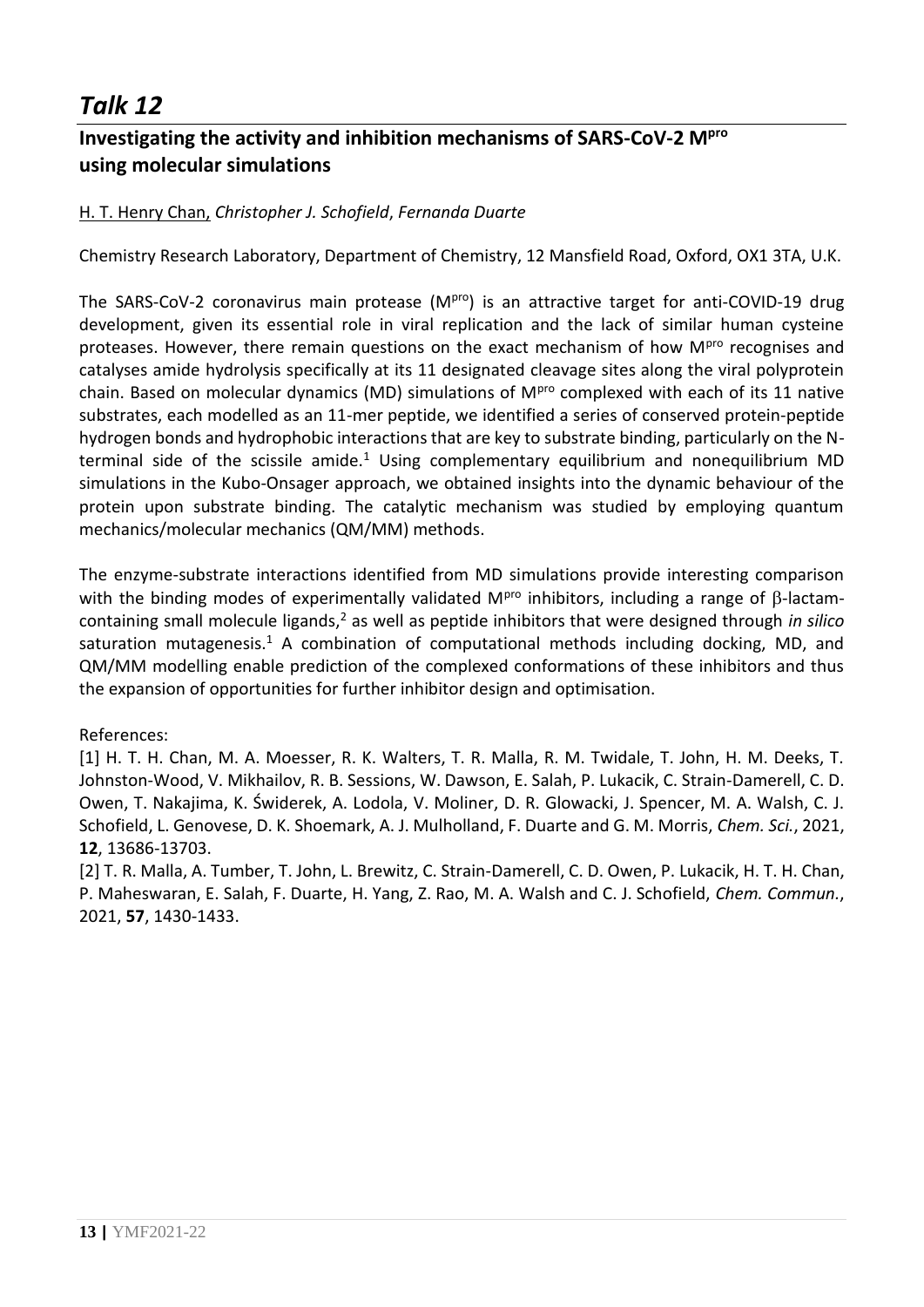#### **Programme of Poster Presentations**

| $\mathbf{1}$            | Predicting protein-membrane interfaces of peripheral membrane proteins using ensemble<br>machine learning<br>Alexios Chatzigoulas, Biomedical Research Foundation Academy of Athens |
|-------------------------|-------------------------------------------------------------------------------------------------------------------------------------------------------------------------------------|
|                         |                                                                                                                                                                                     |
| $\overline{2}$          | Studying TRIM PHD-bromodomain interactions with histone H3 peptides using molecular                                                                                                 |
|                         | dynamics simulations                                                                                                                                                                |
|                         | Bernadette Lee, University of Oxford                                                                                                                                                |
| $\overline{\mathbf{3}}$ | Multiscale Theoretical Investigation of the Second Harmonic Generation of Di-8-ANEPPS in                                                                                            |
|                         | (Un)Saturated Lipid Bilayers: Effect of the Cholesterol Content                                                                                                                     |
|                         | Charlotte Bouquiaux, Université de Namur                                                                                                                                            |
| $\overline{\mathbf{4}}$ | MoleculeACE: a benchmark for machine learning with activity cliffs                                                                                                                  |
|                         | Derek van Tilborg, Eindhoven University of Technology                                                                                                                               |
| 5                       | In silico modelling of cardiac myosin modulators                                                                                                                                    |
|                         | Fariha Akter, Queen Mary University of London                                                                                                                                       |
| 6                       | <b>Molecular modelling of biochars</b>                                                                                                                                              |
|                         | Rosie Wood, University of Edinburgh                                                                                                                                                 |
| $\overline{7}$          | Investigating Tetrel-Based Neutral Frustrated Lewis Pairs for Hydrogen Activation and                                                                                               |
|                         | <b>Catalytic Hydrogenation</b>                                                                                                                                                      |
|                         | Pallavi Sarkar, JNCASR, India                                                                                                                                                       |
| 8                       | Investigating T-cell Receptor Selectivity using Molecular Dynamics Simulations and                                                                                                  |
|                         | <b>MMPBSA Calculations</b>                                                                                                                                                          |
|                         | Annabelle Hartt, University of Bristol                                                                                                                                              |
| 9                       | Creating coarse grain parameters for lipids from the inner membrane of Mycobacterium                                                                                                |
|                         | tuberculosis                                                                                                                                                                        |
|                         | Chelsea Brown, Warwick University                                                                                                                                                   |
| 10                      | Machine learning for predicting regiocontrol in CH functionalisation                                                                                                                |
|                         | Joe Heeley, University of Bristol                                                                                                                                                   |
| 11                      | Investigating the molecular mechanism of transport proteins using HDX-MS and MD                                                                                                     |
|                         | simulations                                                                                                                                                                         |
|                         | Ruyu Jia, King's College London                                                                                                                                                     |
| 12                      | Mechanistic insights into the functional dynamics of L1 $\beta$ -lactamase                                                                                                          |
|                         | Zhuoran Zhou, University College London                                                                                                                                             |
|                         |                                                                                                                                                                                     |

**Posters will be available online on the YMF 2021-22 website from 9 th - 16 th February. The password and link will be sent to all attendees using their registered email address.**

**Poster presenters will give their 2 minute "Lightning Talks" in the above order starting at 11:00 and will be available in breakout rooms at the poster sessions throughout the day to answer questions.**

| 11:00-11:30 | <b>BREAK and POSTER SESSION</b>                                          |
|-------------|--------------------------------------------------------------------------|
|             | 11:05-11:20 Posters 1-12 available in Breakout Rooms P1-P12              |
|             | LUNCH and POSTER SESSION                                                 |
|             | 12:30-13:50   12:30- 13:10 Posters 1-6 available in Breakout Rooms P1-P6 |
|             | 13:10-13:50 Posters 7-12 available in Breakout Rooms P7-P12              |
| 14:50-15:20 | <b>BREAK and POSTER SESSION</b>                                          |
|             | 14:55-15:10 Posters 1-12 available in Breakout Rooms P1-P12              |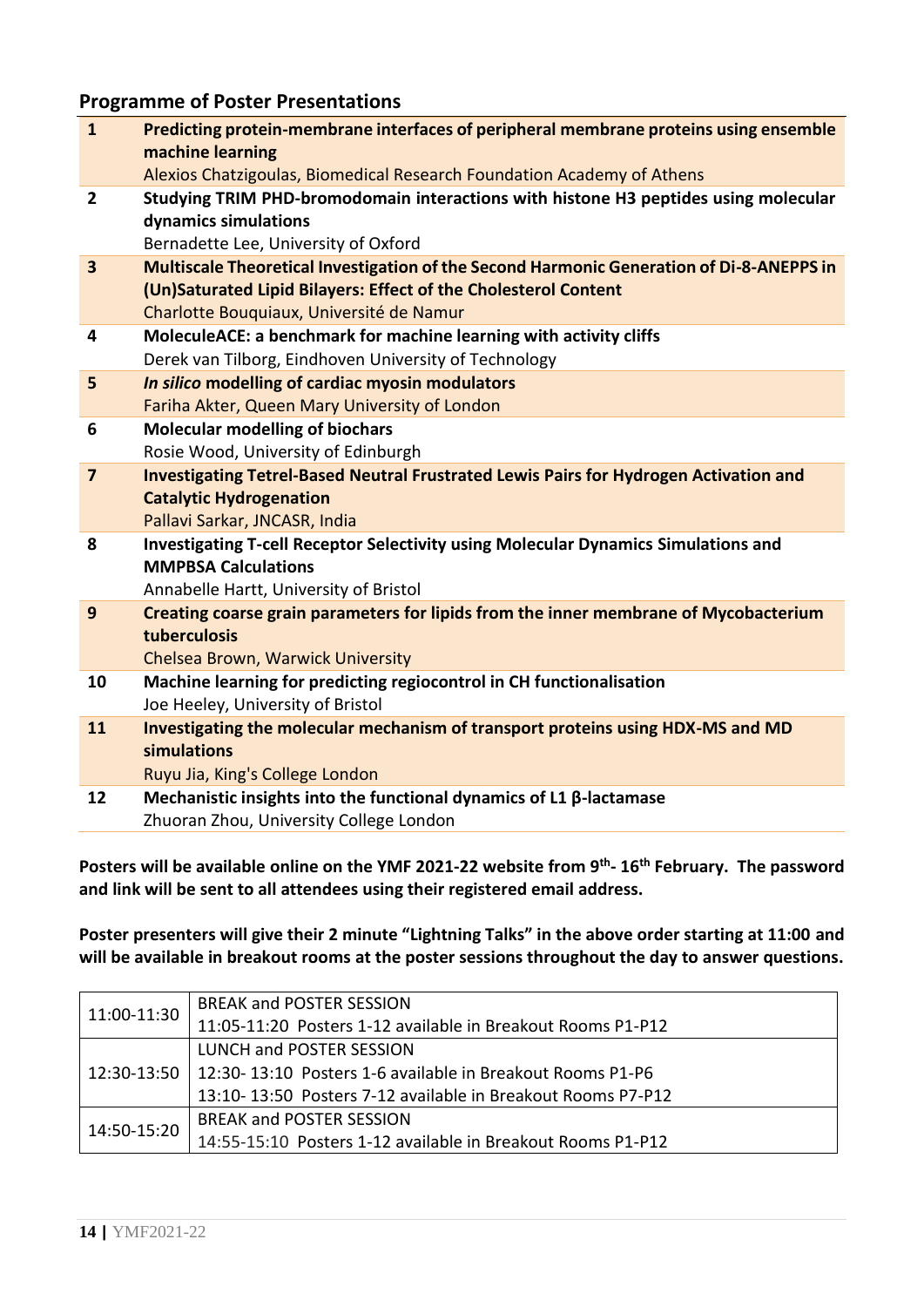### **Predicting protein-membrane interfaces of peripheral membrane proteins using ensemble machine learning**

#### Alexios Chatzigoulas<sup>a,b</sup> and *Zoe Cournig*<sup>a,b</sup>

aBiomedical Research Foundation, Academy of Athens, 4 Soranou Ephessiou, 11527 Athens, Greece bDepartment of Informatics and Telecommunications, National and Kapodistrian University of Athens, 15784 Athens, Greece

Abnormal protein-membrane attachment of peripheral membrane proteins is involved in deregulated cellular pathways and in disease. Therefore, the possibility to modulate protein-membrane interactions represents a new promising therapeutic strategy for peripheral membrane proteins that have been considered so far undruggable [1]. A major obstacle in a drug design strategy targeting the protein-membrane interface is that the membrane binding domains of peripheral membrane proteins are usually unknown. Thus, the development of fast and efficient algorithms predicting the proteinmembrane interface would identify these regions and shed light into the accessibility of membraneprotein interfaces by drug-like molecules. In this talk, we will present a complete drug design methodology for drugging protein-membrane interfaces using DREAMM (Drugging pRotein mEmbrAne Machine learning Method), a fast and robust predictor of protein-membrane interfaces of peripheral membrane proteins using machine learning, which is implemented as a web server [2]. We have devised an ensemble machine learning algorithm for identifying protein-membrane interfaces utilizing experimental data available in the literature for training 21 machine learning classifiers and a voting classifier for predicting membrane-penetrating residues [3]. Evaluation of the voting classifier performance yields a macro-averaged  $F_1$  score=0.93 and an MCC score=0.87 for predicting correctly membrane penetrating residues on unknown proteins of an independent test set. Additionally, DREAMM also identifies binding pockets in the vicinity of the predicted membrane-penetrating residues using protein conformational ensembles provided by the user or generated by DREAMM, if the user does not have access to different protein conformations. Depending on the size of the protein, the calculation may last from a few minutes up to a few hours. A unique URL is provided to the user allowing them to bookmark and access the results at a later time. Results are visualized and can be downloaded from the web-server. The web-server is accessible vi[a https://dreamm.ni4os.eu.](https://dreamm.ni4os.eu/)

- [1] Z. Cournia and A. Chatzigoulas, *Curr. Opin. Struct. Biol.,* (2020), **62**, 197-204.
- [2] A. Chatzigoulas and Z. Cournia, *Bioinformatics,* (2021), submitted.
- [3] A. Chatzigoulas and Z. Cournia, *Brief. Bioinform.,* (2021), in proofs.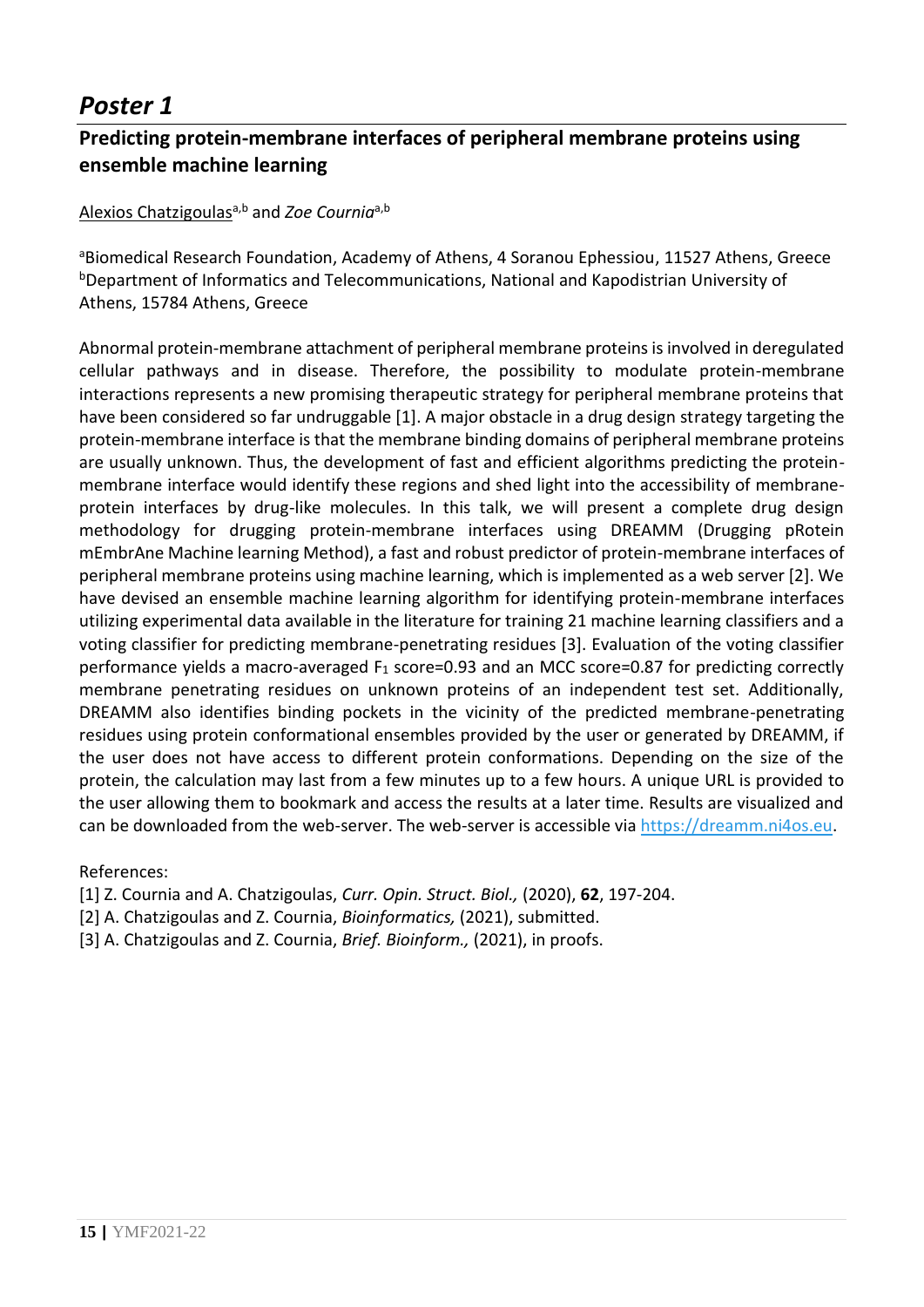### **Studying TRIM PHD-bromodomain interactions with histone H3 peptides using molecular dynamics simulations**

Bernadette Lee, Jessica K. Reynolds, Michael A. Platt, *Stuart J. Conway, Fernanda Duarte*

Department of Chemistry, University of Oxford, 12 Mansfield Road, Oxford, OX1 3TA

The tripartite motif (TRIM) protein family comprises over 70 proteins that often possess E3 ubiquitin ligase activity. Dysregulation of TRIM proteins has been linked to diseases such as breast and liver cancer, thus studying their function is of interest.<sup>1</sup> To target subsets of TRIM proteins, differences in their C-terminal domains can be exploited. For example, TRIM24 and TRIM33 (α and β isoforms) contain a C-terminal PHD finger-bromodomain (PHD-BRD) that could be targeted by chemical probes.<sup>2</sup> To aid development of ligands for these domains, molecular dynamics (MD) simulations were used to characterise interactions between the TRIM PHD-BRDs and a histone H3-mimicking peptide, to identify native protein–peptide contacts that could be disrupted by ligands.

Conventional MD simulations were performed on models of TRIM24, TRIM33α and TRIM33β bound to a H3<sub>1-20</sub>K9Me<sub>3</sub>K18Ac (K9Me<sub>3</sub>: trimethylated lysine 9, K18Ac: acetylated lysine 18). At the PHD finger, we found that K9Me<sub>3</sub> forms a cation– $\pi$  interaction with a solvent-exposed tryptophan. We hypothesise that targeting this interaction could help with designing specific ligands for TRIM PHD fingers.

Interactions between the TRIM BRDs and peptide were also examined. In TRIM33α, a non-canonical BRD, we observed that K18Ac is not recognised *via* hydrogen bonding to a conserved asparagine. Instead, K18Ac forms hydrophobic contacts with the BRD pocket. Conversely, with TRIM24 and TRIM33β, we observed hydrogen bonding between K18Ac and the conserved asparagine. This may have implications for the design of ligands to differentiate between these BRDs.

Subsequently, the peptide unbinding process was studied using peptide Gaussian accelerated MD simulations. This highlighted the importance of N-terminal histone H3 residues in peptide binding to the PHD finger. Taken together, this work has helped inform the design of peptidomimetic ligands for TRIM PHD-BRDs, which are currently being synthesised.

References:

1. S. Hatakeyama, *Nat. Rev. Cancer*, 2011, **11**, 792–804.

2. F. D'Amico, R. Mukhopadhyay, H. Ovaa and M. P. C. Mulder, *ChemBioChem*, 2021, **22**, 2011–2031.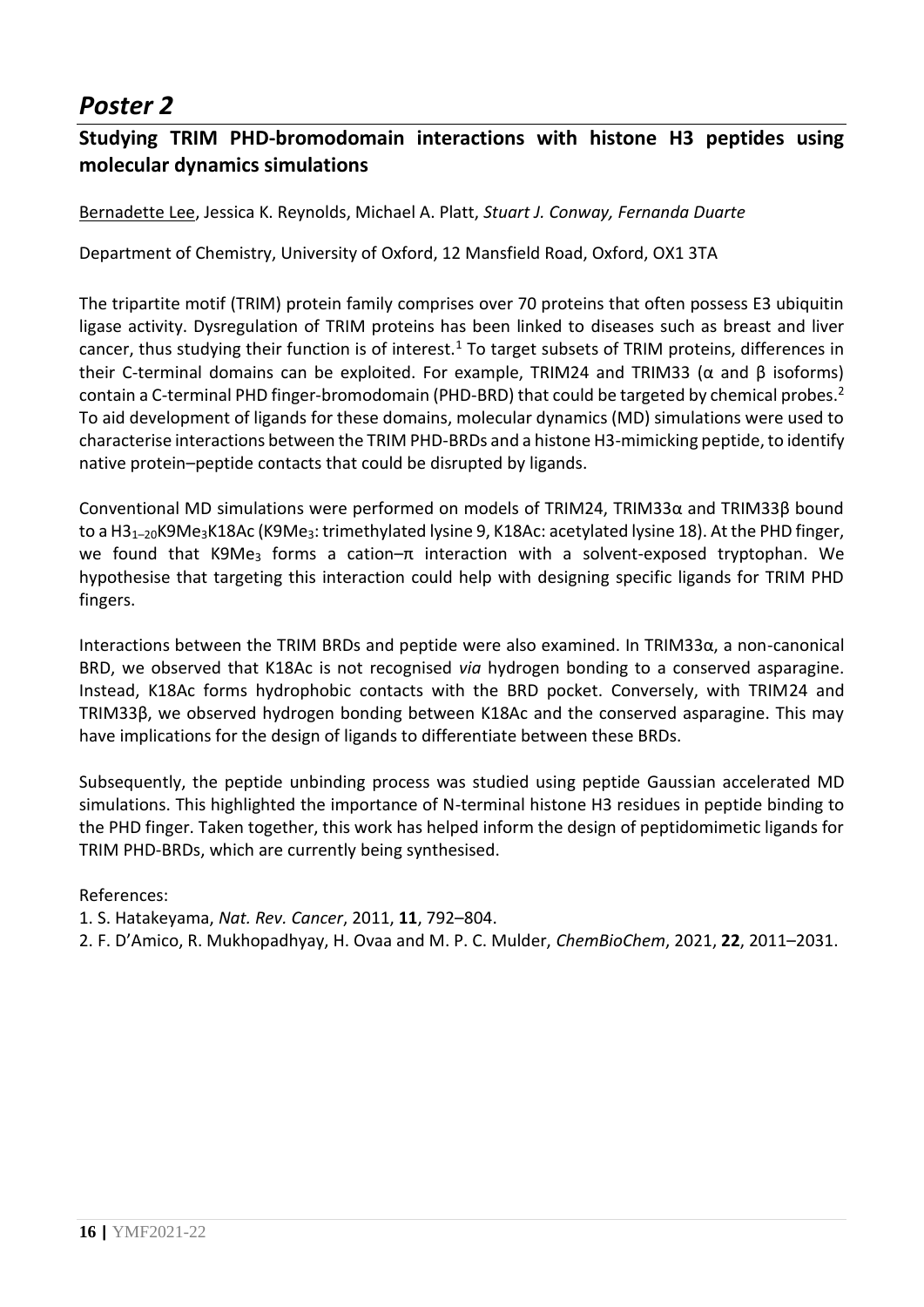### **Multiscale Theoretical Investigation of the Second Harmonic Generation of Di-8- ANEPPS in (Un)Saturated Lipid Bilayers: Effect of the Cholesterol Content**

#### Charlotte Bouquiaux<sup>a</sup> , Frédéric Castet<sup>b</sup> and *Benoît Champage<sup>a</sup>*

*<sup>a</sup>University of Namur, Theoretical Chemistry Lab, Unit of Theoretical and Structural Physical Chemistry, Namur Institute of Structured Matter, rue de Bruxelles, 61, B-5000 Namur (Belgium) b Institut des Sciences Moléculaires, University of Bordeaux, UMR 5255 CNRS, cours de la Libération 351, F-33405 Talence Cedex (France)*

The cell membranes perform diverse and essential functions that are controlled by the enormous lipid structure diversity. Among the different lipid classes, cholesterol has a strong influence on maintaining the correct fluidity and rigidity of the animals cell membranes, and so their functions. Therefore, having a tool to distinguish between membranes of various cholesterol content is helpful in the deeper understanding of lipid bilayers. In this work [1], we investigate three glycerophospholipid phosphatidylcholine (PC) lipids, namely dipalmitoylphosphatidylcholine (DPPC), 1-palmitoyl-2-oleoylsn-glycero-3-phosphocholine (POPC), and dioleoylphosphatidylcholine (DOPC) with different levels of cholesterol by analysing the second-harmonic generation (SHG) nonlinear optical (NLO) response of a probe molecule, di-8-ANEPPS inserted into the membranes. This technique as the advantage to be specific to interfacial region, like lipid bilayer, and used in conjunction with an ANEPP-like molecule, allows us rapid acquisition at relatively low laser power. Six independent 400ns Molecular Dynamics simulations were performed on both DPPC and DOPC lipids by varying the cholesterol mole fraction (from 0 to 0.66), and one on the pure POPC system, giving thirteen systems total. The effect of the cholesterol on the properties of the bilayer are studied, namely the thickness, the area per lipid, the hydrocarbon parameter and also the orientation of the diverse molecules within the membranes. All the analysis of the structural parameters of the bilayers studied converge toward one conclusion: as the mole fraction of cholesterol increases, the systems are more and more rigid. This is known as the condensing effect of cholesterol. The structural analyses are then confronted to the molecular NLO response,  $\beta$ , computed at the TDDFT/M06-2X/6-311+G\* level, and in particular the contribution to beta parallel to the bilayer normal,  $\beta_{ZZZ}$ . Using the same methodology, the effect of the presence of (un)saturations(s) was also studied and highlighted the increase of  $\beta_{ZZZ}$  going from saturated to unsaturated lipids. This computational approach provides insights onto the link between the cholesterol content/presence of (un)saturation(s) and the diagonal component  $\beta_{777}$  of the first hyperpolarizability and so a first approach towards the unravelling of the changes due to the cholesterol content/presence of (un)saturation(s) of lipid bilayers.

#### References:

[1] C. Bouquiaux, F. Castet, and B. Champagne *J. Phys. Chem. B,* (2021), *125*, 10195-10212.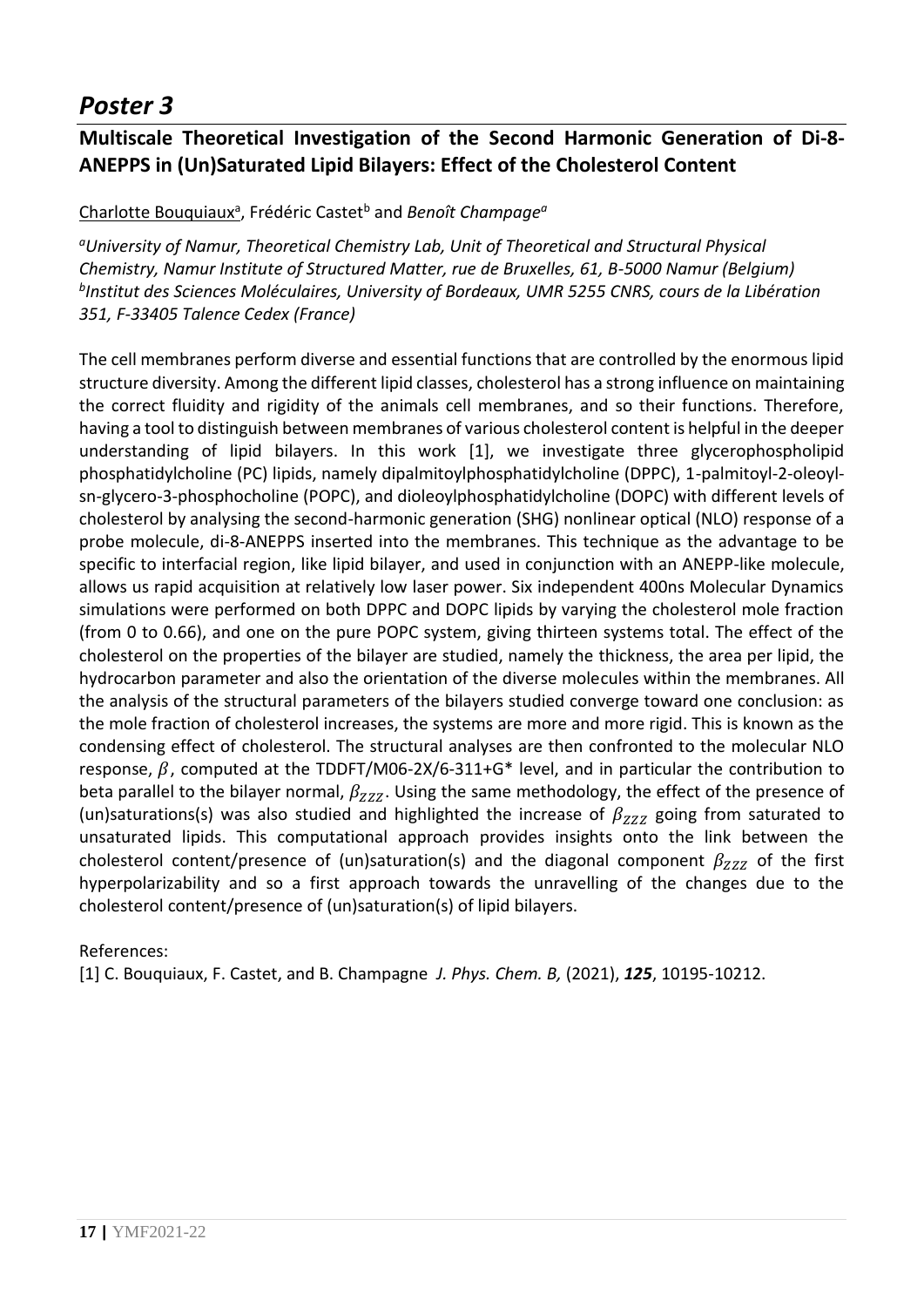### **MoleculeACE: a benchmark for machine learning with activity cliffs**

Derek van Tilborg<sup>1</sup>, Alisa Alenicheva<sup>2</sup>, and *Francesca Grisoni*<sup>1</sup>

<sup>1</sup>Eindhoven University of Technology, Dept. Biomedical Engineering, Institute for Complex Molecular Systems, Eindhoven, Netherlands.

2 JetBrains Research. Saint Petersburg, Russia

Machine learning for quantitative-structure activity relationship (QSAR) is a crucial tool in numerous fields of chemistry and drug discovery. QSAR has reached high levels of accuracy thanks to advances in machine learning. However, remarkable mispredictions of activity still arise among similar molecules.<sup>1</sup> This aspect is related to the presence of the so-called activity cliffs, which arise when two compounds that are structurally similar exhibit a large difference in bioactivity on the same target<sup>2</sup>. Activity cliffs are of high interest in medicinal chemistry, especially during hit-to-lead optimization<sup>1</sup>. However, machine learning models are often ill-equipped to predict large SAR discontinuities.

Still, the ability of a model to perform well in the presence of activity cliffs is a testament to the model's 'understanding' of the underlying structure-activity relationship. Despite the importance of activity cliffs in drug discovery, it is unclear which machine learning strategies are best suited for handling complex structure-activity landscapes. Moreover, there is currently no well-established method for measuring activity cliff predictability.

Aiming to advance the capabilities of machine learning in QSAR, we developed a benchmark method called *MoleculeACE* (Activity Cliff Estimation). MoleculeACE is a modular and open-access resource, which can be used to (1) analyze and compare the performance on activity cliffs of machine and deep learning methods typically employed in QSAR, (2) identify best practices to enhance a model's predictivity in the presence of activity cliffs, and (3) design guidelines to consider when developing novel QSAR approaches. To this end, we collected and curated bioactivity data on 30 macromolecular targets, which were used to evaluate the performance of several machine learning algorithms, combined with common molecular descriptors, as well as neural networks based on molecular graphs, and recurrent neural networks based on SMILES strings.

Our results underscore the importance of molecular representation or molecular description in predicting activity cliffs compared to the used machine learning algorithm. MoleculeACE provides useful insights in QSAR modelling and we expect it to steer the efforts of the chemoinformatics community towards increased attention to the relevant issue of activity cliffs.

- [1] Stumpfe D, Hu H, Bajorath J. *ACS Omega*, (2019) **4**, 14360–14368.
- [2] Maggiora GM*. J Chem Inf Model*, (2006) **46**, 1535.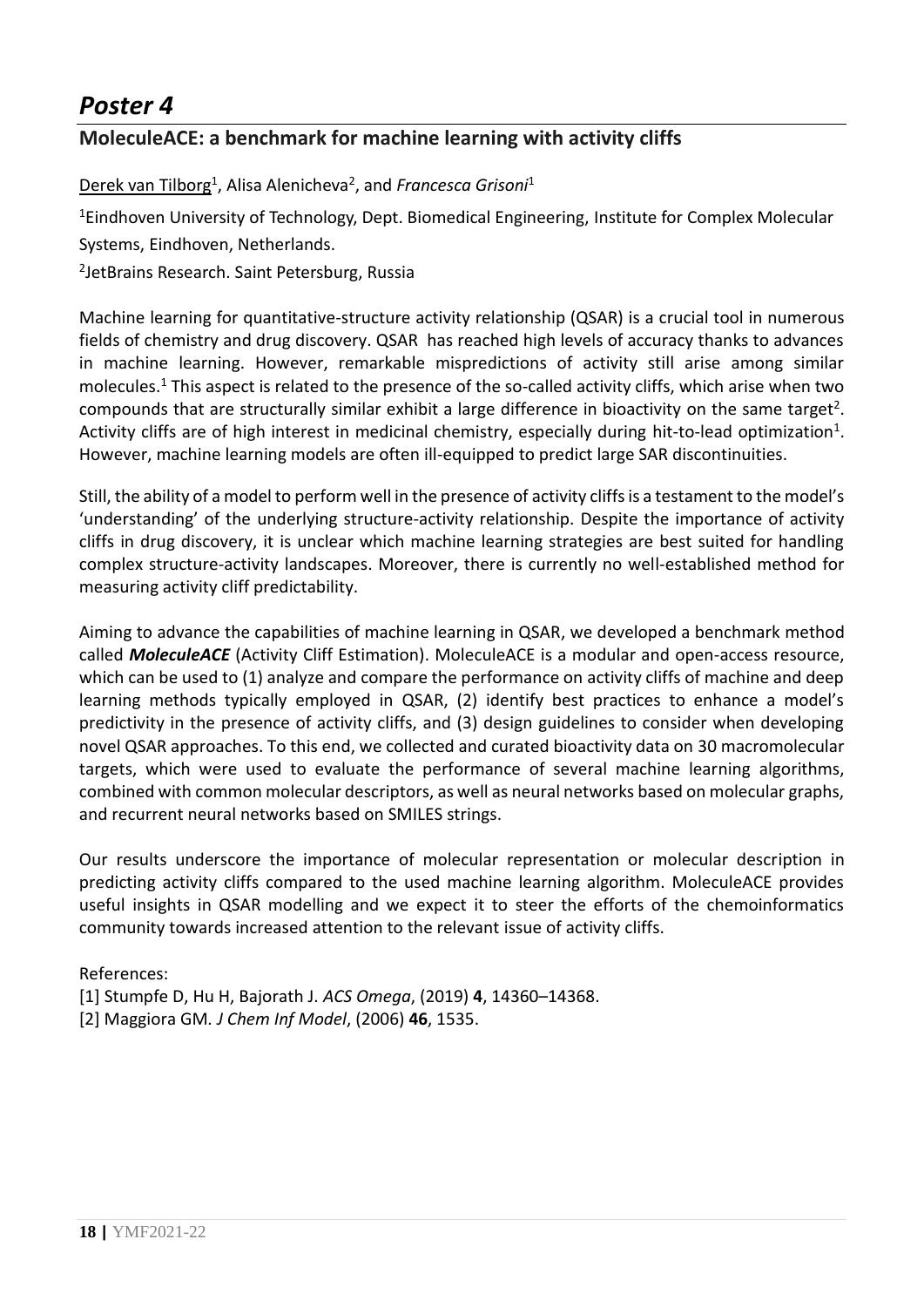### *In silico* **modelling of cardiac myosin modulators**

*Fariha Akter*<sup>a</sup> , *Julien Ochalab,c and Arianna Fornili <sup>a</sup>*

- a. School of Physical and Chemical Sciences, Queen Mary University of London, Mile End Rd, Bethnal Green, London E1 4NS.
- b. Centre for Human & Applied Physiological Sciences, King's College London, Great Maze Pond, London SE1 9RT
- c. Department of Biomedical Sciences, University of Copenhagen, Blegdamsvej 3B, København N, DK-2200

Heart disease is the leading cause of mortality worldwide, despite medical advancements. Recent research has indicated that new promising treatments can be developed by designing drugs that can directly bind the key cardiac motor protein myosin II and modulate its contractile activity in diseases such as hypertrophic and dilated cardiomyopathy<sup>1</sup>. Myosin can adopt two important conformations during its functional cycle: pre-powerstroke (PPS) and post rigor (PR). Compounds that can selectively stabilise these states are expected to have different effects on myocardial contractility<sup>2</sup>. This research aims to rationally design new conformation-selective compounds of human β-cardiac myosin.

Various PR and PPS-selective ligands were identified using virtual screening, molecular docking, and molecular dynamics (MD) simulations. Hydrogen bond and contact map analyses showed that selectivity towards a specific conformation was related to a higher number of protein-ligand interactions. MD simulations confirmed a stabler binding to the expected state for each ligand. Moreover, new possible target conformations were identified with enhanced-sampling MD simulations (steered MD and umbrella sampling) of the PR-PPS transition (recovery stroke). Pocket tracking analyses revealed that the binding site is very dynamic with significant changes in physicochemical properties such as size and polarity. These findings will be used to guide the design of drugs that can selectively stabilise intermediate states in the myosin recovery stroke.

The best candidates will be tested *in vitro* on single cardiac myosin and on myocardial fibers to measure their effect on myosin force, velocity and power and determine the type of activity (activation or inhibition) of each ligand.

References:

1 F. I. Malik et al, *Science*, 2011, **331**, 1439–1443.

2 S. Hashem, W. G. Davies and A. Fornili, *J. Chem. Inf. Model.*, 2020, **60**, 6438–6446.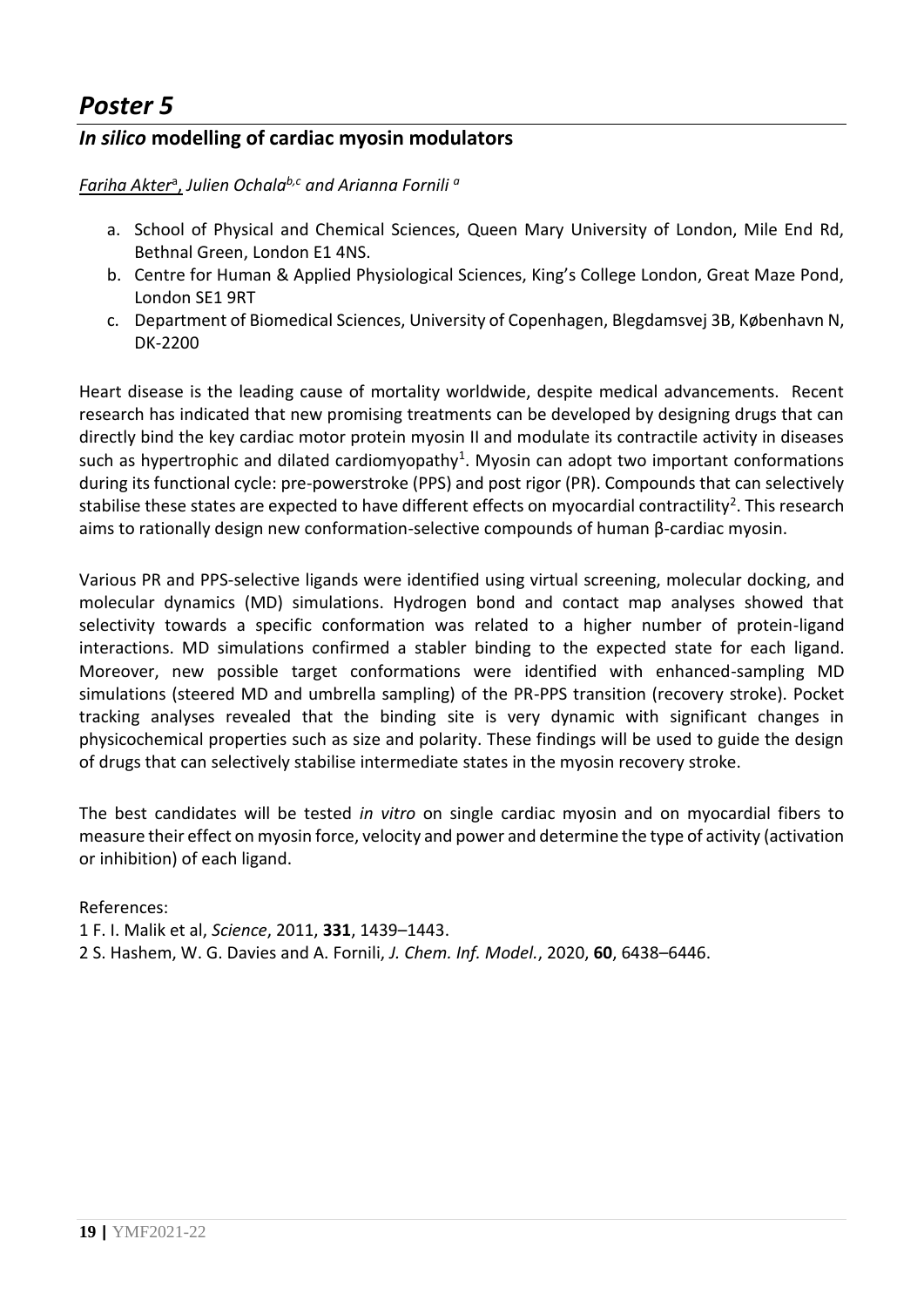### **Molecular modelling of biochars**

#### Rosie Wood <sup>a</sup> , *Ondrej Masek <sup>b</sup> , Valentina Erastova <sup>a</sup>*

a School of Chemistry, University of Edinburgh, Edinburgh, UK b School of Geosciences, University of Edinburgh, Edinburgh, UK

Biochars are black carbonaceous solids produced through the pyrolysis of biomass under conditions of little or no oxygen. For centuries, biochar-like materials have been used within agriculture as soil amendments; however, more recently, these materials have found use as economical and environmentally friendly adsorbents with applications in water filtration and purification. This has led to an interest in their adsorption properties and a volume of experimental studies focused on optimisation of these materials for such applications. To this end, theoretical approaches can be advantageous. Molecular modelling, for example, can bring atomic-level insights into the adsorption process and provides an excellent platform upon which structure-property relationships can be investigated in a systematic and reproducible manner. Nevertheless, very few realistic molecular models of biochars exist within literature and only a small number of molecular modelling studies of biochars have been conducted. In an effort to remediate this, within this work, we have used molecular dynamics simulations to develop a set of three molecular models representative of biochars produced at low (400ºC), medium (600ºC) and high (800ºC) highest treatment temperatures. Our models replicate a wide variety of both chemical and physical properties of such biochars leading us to believe they are descriptive of reality. We hope that in developing these models we will facilitate the uptake of molecular modelling in the study of biochars and accelerate research into these materials for use as environmentally-friendly adsorbents.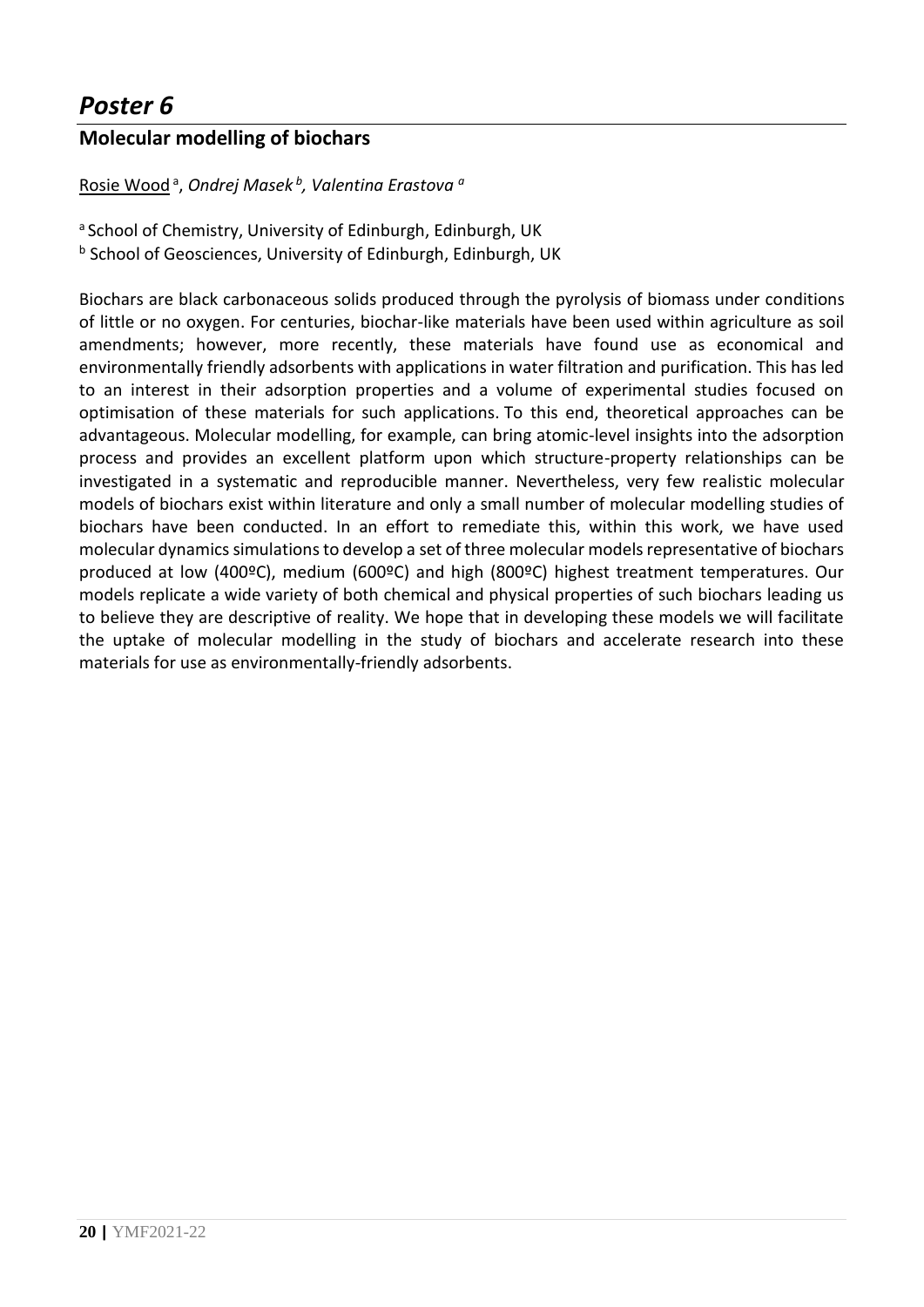### **Investigating Tetrel-Based Neutral Frustrated Lewis Pairs for Hydrogen Activation and Catalytic Hydrogenation**

#### Pallavi Sarkar<sup>a</sup> , Shubhajit Dasa,b and *Swapan K. Pati<sup>a</sup>*

<sup>a</sup>Theoretical Sciences Unit, School of Advanced Materials (SAMat), Jawaharlal Nehru Centre for Advanced Scientific Research, Bangalore, 560064, India. bPresent Address: Laboratory for Computational Molecular Design, Institute of Chemical Sciences and Engineering, Ecole Polytechnique Fedé rale de Lausanne (EPFL), 1015 Lausanne, Switzerland.

Frustrated Lewis pair (FLP) chemistry has gained significant attention in the past decade as the main group hydrogenation catalysts. The majority of the reported FLP catalysts utilize either boroncontaining Lewis acids (LAs) or alternatively isolobal and iso(valence)electronic cationic tetrylium Lewis acids for hydrogenation. Neutral tetrel Lewis acids allude as less trivial options due to the absence of a formally empty p orbital on the acceptor atom. Recently, a series of intramolecular geminal FLPs  $(C_2F_5)_3E$ -CH<sub>2</sub>-P(tBu)<sub>2</sub> (E = Si, Ge, Sn) featuring neutral sp<sup>3</sup> tetrel atoms as acceptor sites has been reported for activation of small molecules including  $H_2$ . In this work, through density functional theory computations, we elucidate the general mechanistic picture of  $H_2$  activation by this family of FLPs. Our findings reveal that the  $sp<sup>3</sup>$  acceptor centre derives the required Lewis acidity utilizing the antibonding orbitals of its adjacent bonds with the individual contributions depending on the identity of the acceptor and the donor atoms. By varying the identity of the Lewis acid and Lewis base sites and attached substituents, we unravel their interplay on the energetics of the  $H_2$  activation. We find that switching the donor centre from P to N significantly affects the synchronous nature of the bond breaking/formations along the reaction pathway, and as a result, N-bearing FLPs have a more favourable H<sup>2</sup> activation profile than those with P. The reactivity trends are rationalized in detail within the framework of the activation−strain model of reactivity along with the energy-decomposition analysis method. In addition, we have also examined their ability to perform catalytic hydrogenation using CO<sub>2</sub>, carbonyls, and imines as substrates. Our mechanistic analyses reveal that the transfer of the activated hydrogens from FLP to the unsaturated bond follows a concerted yet asynchronous pathway. The sequence of proton/hydride transfer is largely influenced by the donor/acceptor centres of the FLP as well as the corresponding unsaturated functional group. We find that by varying the donor centres in these FLPs, the dihydrogen release barrier can be tuned. Finally, two major side reactions pertinent to the performance of the hydrogenation cycle, such as dimer formation of the catalyst and decomposition through reductive elimination, are also investigated in detail.

References:

1. P. Sarkar, S. Das and S. K. Pati, *Inorg. Chem.*, (2021) **60**, 20, 15180–15189.

2. P. Sarkar, S. Das and S. K. Pati, J*. Phys. Chem. C*, (2021) **125**, 41, 22522–22530.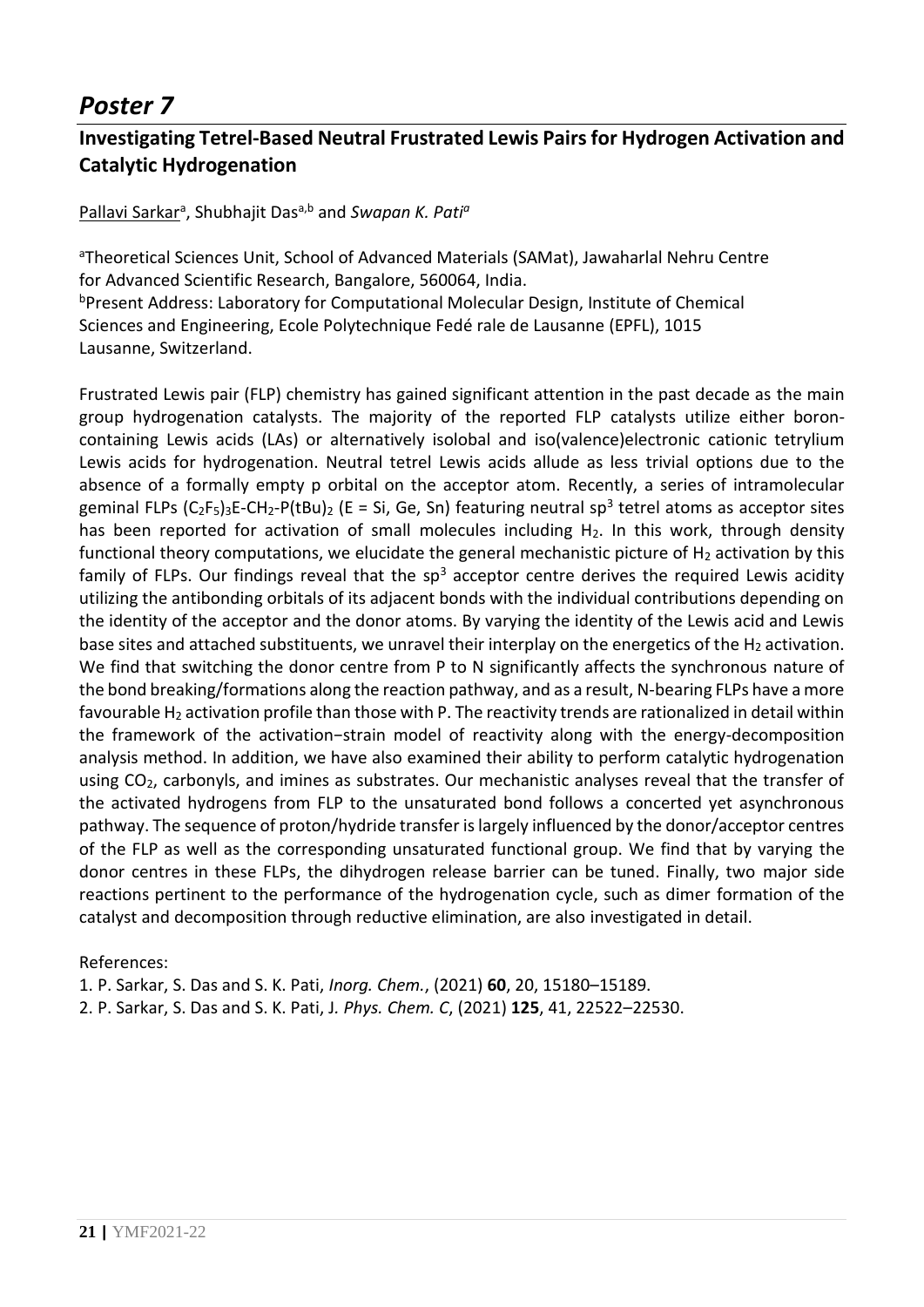### **Investigating T-cell Receptor Selectivity using Molecular Dynamics Simulations and MMPBSA Calculations**

#### Annabelle M. Hartta,b , *Stephen Harper<sup>b</sup> , Marc W. van der Kamp<sup>a</sup>*

aSchool of Biochemistry, University of Bristol, University Walk, Bristol BS8 1TD, UK b Immunnocore ltd., 92 Park Drive, Milton Park, Abingdon, Oxon, OX14 4RY

Cell-mediated adaptive immunity enables the surveillance of human cells, detecting when foreign or damaged proteins are present inside. Human leukocyte antigen (HLA) proteins can present short peptides made from degraded intracellular proteins on the cell surface, so that T-cell receptors (TCRs) can bind to non-self peptide-HLA molecules. This TCR-pHLA binding can lead to T-cell signalling events that eventually induce death of the antigen presenting cell. Over the past few decades, TCRs have been successfully developed to treat diseases. However, to use soluble TCRs as therapeutics, high affinity and low cross-reactivity are required (i.e. prevent binding to peptides that are not the intended target)<sup>1</sup>.

Immunocore have identified a high affinity TCR that selectively binds to a KRAS protein peptide carrying an oncogenic mutation (G12D) over the wild-type peptide. The G12D mutation results in a constitutively active KRAS, which can cause mis-regulation of cell proliferation and therefore cancer. TCRs selectively binding to the G12D KRAS peptide thus have promise for cancer therapeutics.

Crystal structures of the two TCR-pHLA complexes showed minimal differences and thus could not explain the mechanism for selectivity. We thus performed molecular dynamics simulations and MMPBSA calculations to identify key residues with altered contributions to the binding affinity. The main changes identified were in positively charged residues in the TCR, which suggested a change in electrostatics within the pHLA. Electrostatic potential calculations indicated that the main reason for selectivity was a shift in electrostatics within the mutant KRAS peptide complex, allowing improved interactions with the TCR compared to the wild-type KRAS peptide.

As high affinity is essential for the therapeutic applications of soluble TCRs, understanding this mechanism for selectivity may enable *in silico* design guided by specificity enhancement, particularly for cases where peptides contain charged residues. We are now in the process of testing *in silico* binding and selectivity assessment based on MMPBSA as well as higher-throughput methods on larger sets of TCR variants for specific pHLA targets.

#### References:

1 Robinson, R. A., McMurran, C., McCully, M. L. & Cole, D. K. Engineering soluble T-cell receptors for therapy. *FEBS J* **288**, 6159-6173, doi:10.1111/febs.15780 (2021).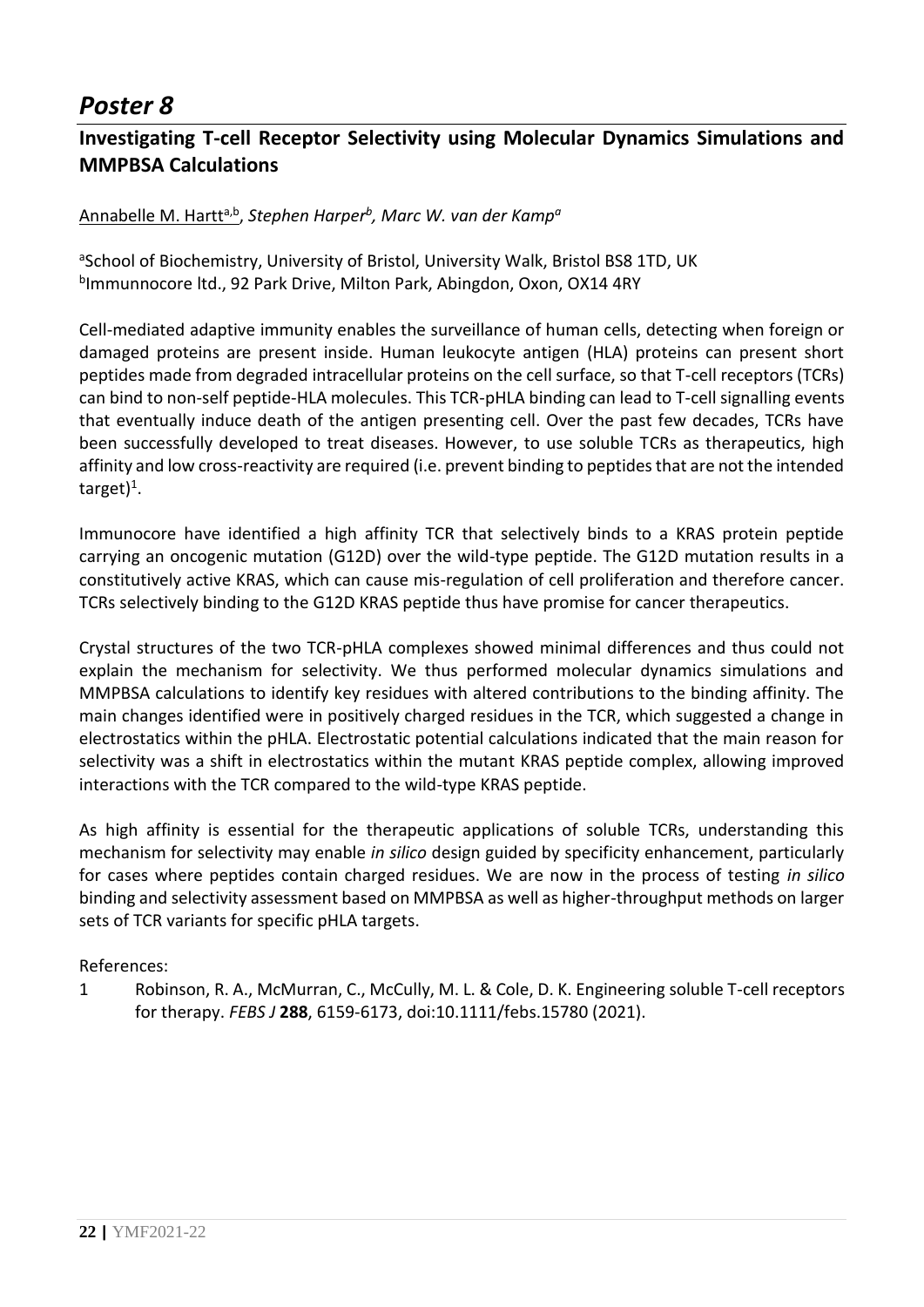### **Creating coarse grain parameters for lipids from the inner membrane of**  *Mycobacterium tuberculosis*

Chelsea M. Brown<sup>a</sup>, Ya Gao<sup>b</sup>, Yeol Kyo<sup>b</sup>, Mattheiu Chavent<sup>c</sup>, Wonpil Im<sup>b</sup>, *Elizabeth Fullam<sup>a</sup>, Phillip Stansfeld*<sup>a</sup>

a School of Life Sciences, University of Warwick, Gibbet Hill Road, Coventry, CV4 7AL, UK

b Department of Bioengineering, Lehigh University, Bethlehem, USA

<sup>c</sup> Biological Integrative NMR team, IPBS, Toulouse, France

*Mycobacterium tuberculosis* (*Mtb*) is the causative agent of Tuberculosis (TB) infections, one of the world's leading infectious killers. In 2020, there were 9.9 million new infections and 1.5 million deaths<sup>1</sup>. This is despite the fact that both a vaccine and treatment have been available for decades. Global infection rates remain high for a variety of complex reasons; however it is obvious that the treatment course needs improvement. The current regime for drug susceptible cases is 6 months long using four antibiotics given in combination. Treatment for drug resistant TB infections can take up to two years to treat and is 30% less successful. Intensive research into new treatments have been prompted by the World Health Organisation's yearly reports on global TB incidence which have been published since 1997, but no breakthrough treatments have been implemented so far.

One of the reasons for the slow progression is that the *Mtb* cell wall is fiendishly complicated, making it difficult for compounds to pass into the cell. Targeting membrane proteins reduces the number of barriers that need to be crossed for successful treatment. A second reason for slow progress on this problem is that experimental work with *Mtb* is slow, expensive and highly specialised. Using modelling to complement experimental findings can reduce the time and resources required to investigate promising targets for the treatment of *Mtb* infections.

Lipids can play an important part in the mechanism of transport for membrane proteins. Therefore, modelling known lipids for the inner membrane of *Mtb* is vital for accurate simulations of these important targets. The composition of the inner membrane of *Mtb* is 70% mannosylated phosphatidylinositol lipids (PIMs), 10% cardiolipin (CL), 5% phosphatidylethanolamine (PE), 3% phosphatidylinositol (PI), 3% trehalose monomycolate (TMM) and 9% aploar lipids<sup>2</sup>. Both atomistic and coarse-grained (CG) parameters exist for CL, PE, and PI but PIMs and TMM are not yet defined. Herein we have defined CG parameters for PIM lipids, the main constituent of IM, in the Martini3 forcefield and compared with atomistic parameters developed by the Im lab. The results of this work permit a multi-scale computational approach to accurately study *Mtb* membrane proteins and reveal potential targets for future treatments. This will be crucial to aid the development of novel antimicrobials, whilst also characterising transport pathways into the cell.

- 1. WHO, *Global Tuberculosis Report 2021*, World Health Organization, Geneva, 2021.
- 2. R. Bansal-Mutalik and H. Nikaido, *Proceedings of the National Academy of Sciences*, 2014, **111**, 4958-4963.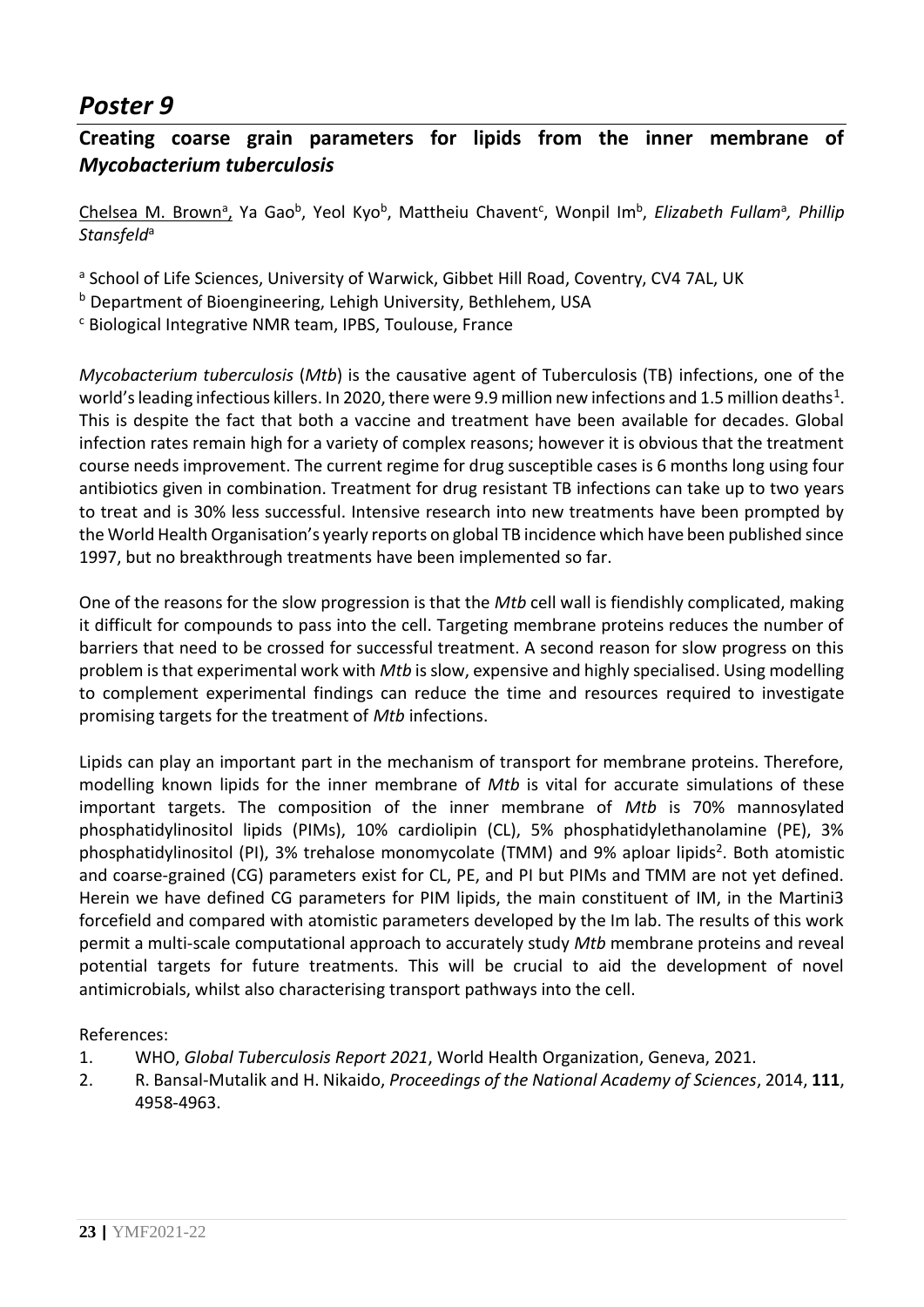### **Machine learning for predicting regiocontrol in CH functionalisation**

#### Joseph Heeley, *Robin Bedford, Craig Butts, Natalie Fey*

School of Chemistry, University of Bristol, Cantock's Close, Bristol, BS8 1TS

In recent years, direct transition metal-catalysed CH bond functionalisation has emerged as a powerful method for the diversification of medicinally relevant compounds. These reactions offer numerous advantages over their traditional cross-coupling counterparts, namely as greener alternatives with higher atom and step economy. Despite this, they are not currently widely used in industry; their inherent lack of selectivity (thanks in part to the ubiquity of the CH group in organic chemistry) leads to unreliable and often promiscuous reactivity.

However, it is possible to discriminate between CH bonds *via* exploitation of a heterocycle's innate properties. Bedford *et al.* have shown that the most acidic and nucleophilic sites of pyrazolo[1,5 a]pyrimidines can be independently reacted by switching the mechanism of CH activation, achieving complete regiocontrol.<sup>1</sup> An added benefit of this methodology is it's predictive capability: these sites can be identified using DFT, demonstrating an impressive synergy between computation and experiment.

Attention has now turned to validating this approach across the breadth of heterocyclic chemical space, generating a wealth of experimental and computational data. This context is ideal for the application of machine learning for the prediction of these heterocyclic properties, reducing computational time from hours to seconds. The Butts group's 'IMPRESSION' algorithm<sup>2</sup> has proven to be capable of making accurate predictions within well-defined chemical space (MAE = 2.32 and 1.98 for acidities and nucleophilicities respectively). Quantitative reactivity prediction is also possible by defining relative metrics, which show good agreement to experimental observations.

- [1] R. B. Bedford, S. J. Durrant, M. Montgomery, Catalyst-Switchable Regiocontrol in the Direct Arylation of Remote C-H Groups in Pyrazolo[1,5-a]pyrimidines. *Angew. Chemie Int. Ed.* (2015) **54**, 8787–8790
- [2] W. Gerrard, L. A. Bratholm, M. J. Packer, A. J. Mulholland, D. R. Glowacki, C. P. Butts, IMPRESSION – prediction of NMR parameters for 3-dimensional chemical structures using machine learning with near quantum chemical accuracy. *Chem. Sci.* (2020), **11**, 508–515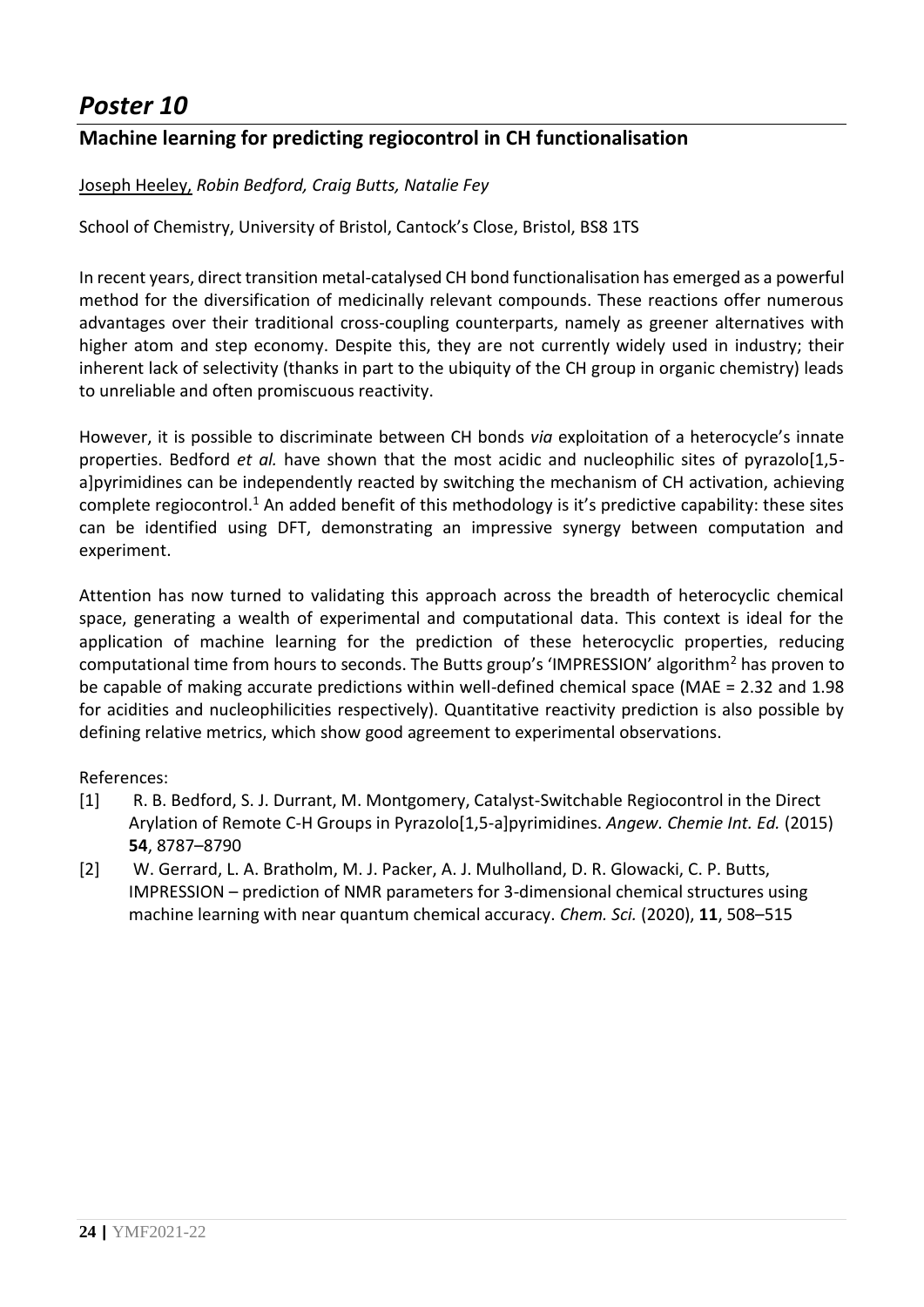### **Investigating the molecular mechanism of transport proteins using HDX-MS and MD simulations**

Ruyu Jia, Richard T. Bradshaw, Valeria Calvaresi, Chloé Martens, *Argyris Politis*

School of Chemistry, King's College London, 7 Trinity Street, London, SE1 1DB, London, United Kingdom

Despite amazing advances in structure prediction and elucidation in recent years, insights into biomolecular mechanism and function in solution are often unable to be inferred from static structural snapshots alone, and instead require an understanding of conformational dynamics. Hydrogendeuterium exchange coupled to mass spectrometry (HDX-MS) is an attractive, rapid, label-free method for investigating dynamics of biomolecules in near-native environments. Furthermore, HDX-MS is combined with molecular simulation approaches, to structurally interpret HDX-MS measurements at the atomistic level by directly correlating experimental and predicted deuterium uptake. However, sampling limitations and uncertainty in the experimental measurements can lead to difficulties in meaningfully interpreting differences between the predicted and observed exchange rates.

Reliable, quantitative, interpretation of HDX-MS measurements instead requires techniques to rigorously select the conformational ensemble that best represents the experimental data. One such approach, HDXer<sup>1</sup>, 'reweights' a candidate ensemble of structures, for example from MD simulations, using a minimal bias, such that the predicted and target (experimental) HDX-MS agree within a given level of uncertainty. Here we apply the HDXer approach to identify the protein conformational populations present in apo, substrate- (xylose), and inhibitor- (glucose, phloretin, phloridzin) bound states<sup>2</sup> of the bacterial xylose transporter XylE, a representative of the wider major facilitator superfamily (MFS) transporters.

Making use of molecular docking, binding pose filtering, and extensive molecular dynamics simulations, we first generate a wide-ranging candidate ensemble of potential XylE structures, encompassing outward-facing, inward-facing, and occluded transporter states. Subsequently, we apply computational HDX-MS predictions and ensemble reweighting with HDXer, which suggests that the non-native inhibitors phloretin, and phloridzin exhibit a substantially different mode of action to the native ligands xylose and glucose. The final reweighted structural ensembles, fitted to each experimental dataset independently, allow us to probe this mechanistic difference at the atomistic level, and add crucial high-resolution detail to our inferences of MFS transporter mechanism from HDX-MS experiments.

- [1] Bradshaw, R. T., Marinelli, F. et al. Biophys. J. 2020, 118, 1649–1664.
- [2] Jia, R., Martens, C. et al. Nat. Commun. 2020, 11 (1), 6162.